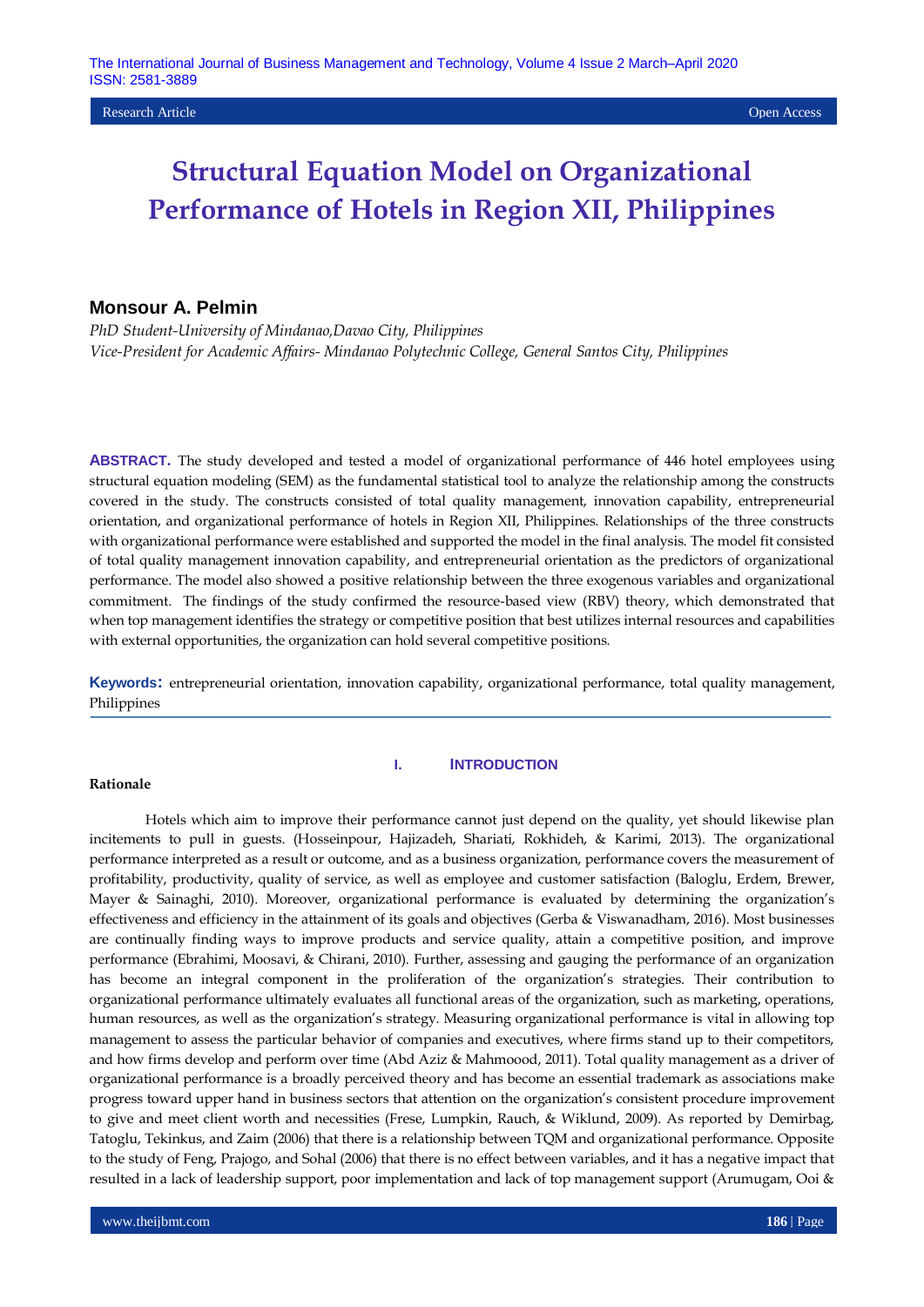Fong, 2008). The concept of innovation capability in all organizations is survival, as firms need to be able to manage and innovate in an entrepreneurial manner in this dynamic and competitive environment and researchers identified innovation capability as a critical driver of performance (Arya, Fartyal, Gautam, Singh, & Tiwari, 2016). In this way, the capability to help innovation, and especially persistent advancement, is a primary driver of organizational performance. Also, researchers have recognized measurements and proportions of innovation capability and have demonstrated a positive connection to organizational performance (Balan & Lindsay, 2010), and firmly, there have been no first-hand studies to investigate the relationship between the two variables in the hotel industry. Another driver of organizational performance is entrepreneurial orientation, and a firm can operate in an entrepreneurial manner as supported by numerous studies that it has proven that its dimensions and measures have generally identified a positive relationship with organizational performance and limited studies have explored the hotels entrepreneurial orientation that merely focuses on larger hotel chains (Jogaratnam, Ching-Yick, & Tse, 2006).In Region 12, the Tourism industry becomes a top priority, and the demand for hotel service increases, and given the importance of organizational performance, the researcher conducted a comprehensive literature review of possible variables that might affect hotel organizational performance. Research about total quality management, innovation capabilities, and entrepreneurial orientation are extensive and but there are inadequate studies conducted to explore, evaluate the association of the hotel's total quality management, innovation capabilities, and entrepreneurial orientation and the organizational performance. Hence, it is at this point that this study conceptualized in order to identify the relationship between hotel total quality management, innovation capabilities, and entrepreneurial orientation, and organizational performance.

### **Research Objective**

This study focused on the investigation of the structural model on organizational performance as influenced by total quality management, innovation capability, and entrepreneurial intention. Specifically, this study had the following objectives:

- 1. To assess the level of total quality management practices of hotels in terms of customer focus; internal/external cooperation; continuous improvement; leadership; employee fulfillment; learning; and process management.
- 2. To ascertain the level of innovation capabilities of hotels in terms of environmental awareness; alliances; customer Intelligence; experimentation; strategy and planning; manager attributes; human resources and human capital; resource awareness; and operations.
- 3. To measure the level of entrepreneurial orientation of hotels in terms of Innovativeness; risk-taking; proactiveness; competitive aggressiveness; and autonomy.
- 4. To determine the level of organizational performance in terms of financial and market performance; quality performance; innovation performance; environmental performance; and social performance.
- 5. To identify the significant relationship between: total quality management and organizational performance; innovation capability and organizational performance; and entrepreneurial orientation and organizational performance.
- 6. To recognize the best fit model that predicts organizational performance

### **Hypothesis**

The following null hypotheses were tested at 0.05 level of significance:

- 1. There is no significant relationship between:
	- 1.1 total quality management and organizational performance;
	- 1.2 innovation capability and organizational performance; and
	- 1.3 entrepreneurial orientation and organizational performance.
- 2. Total quality management, innovation capability, and entrepreneurial orientation do not significantly influence organizational performance.
- 3. There is no model that best fits organizational performance.

### **II. REVIEW OF RELATED LITERATURE**

The connection between total quality management and organizational performance was talked about in the examination directed by Brah, Wong and Rao (2000) and uncovered that total quality management receiving firms delighted in a competitive advantage and detailed that TQM and organizational performance are emphatically related. Additionally, Wang et al. (2012) uncovered that the hotel experience improved financial performance after TQM usage. Bolstered by the investigation led by Benavides, Quintana, and Marchante (2014), presumed that total quality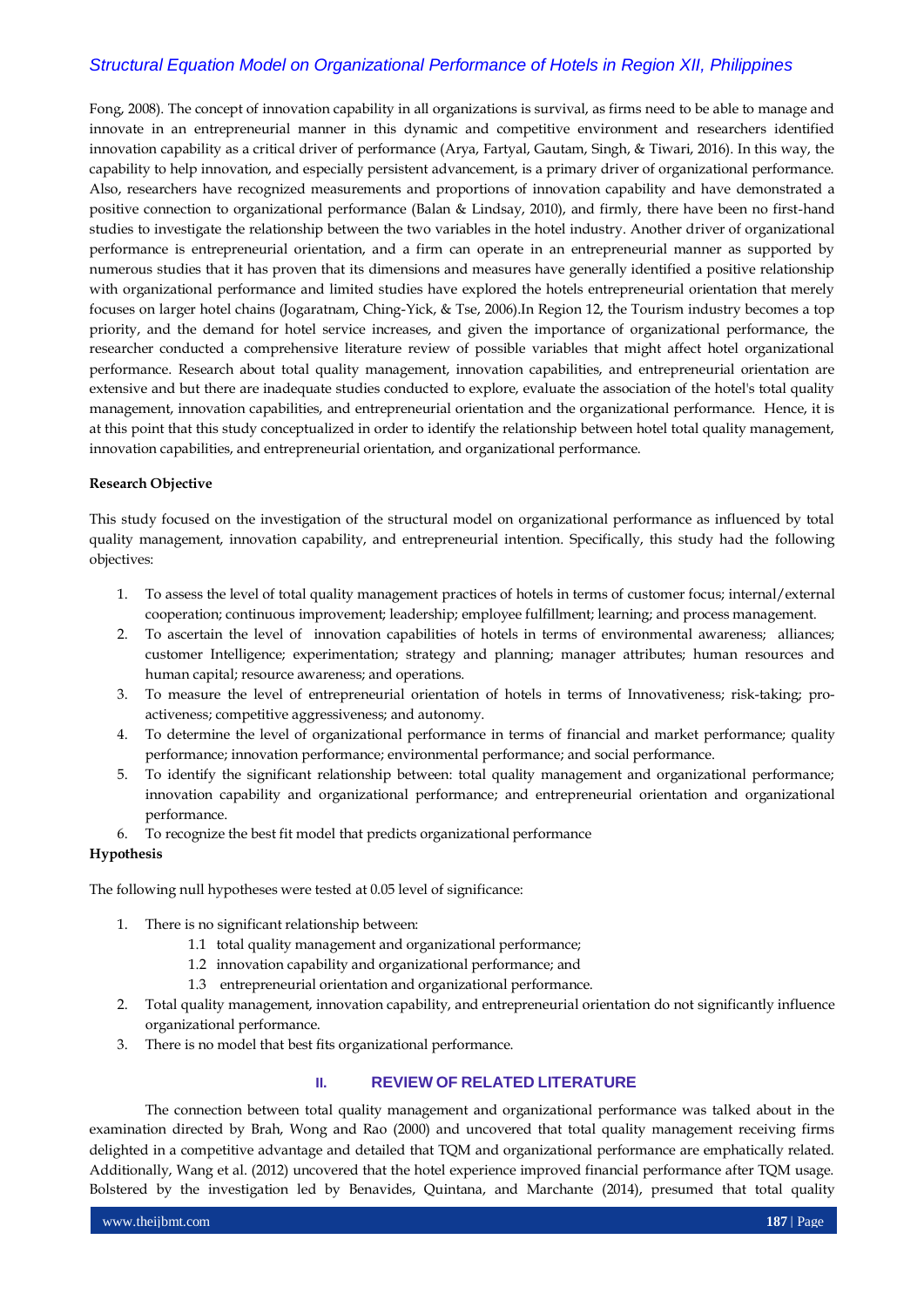management assumes a first job in expanding hotel performance. Strengthened by the consequence of the investigation led by Marco, Zaragoza, Claver-Cortés and Úbeda (2018) that clarifies hotels with higher degrees of total quality management responsibility will get fundamentally higher gross employable benefits per accessible room every day, competitive performance, and partner fulfillment levels and Liao, Chang and Wu (2010) perceived that TQM could be actualized to expand piece of the pie and benefit and decrease costs.

Inverse to the investigation of Tarí, Molina, and Castejon (2006) that presumed that there is no impact of total quality management on different performance measures or that it is contrarily related with hierarchical performance, which may result from various proportions of TQM, low usage, or an absence of the executives support, among different reasons. Different researchers guarantee that a few firms do not encounter this total quality management constructive outcome and a portion of the reasons incorporate, an absence of top administration support, an absence of client center, and an absence of making arrangements for quality, which neglects to performance total quality management adequately and reliably (Calabrese & Corbò, 2014).

The cases about the connection among TQM and innovation capability limit were part into two gatherings: the first gathering bolsters the positive connection among TQM and innovation, while the subsequent gathering contends that TQM does not promote innovation in organizations (Cole & Matsumiya 2007; Hassan, Nawaz, Shaukat, & Hassan, 2014). Analysts contend that organizations that embrace TQM and apply it to their framework and culture give a profitable domain to innovation. We accept that the clarification for that view is that TQM's standards give the establishment to innovativeness.

As far as the relationship of innovation capability and organizational performance, the investigation directed by Martinez-Roman, Gamero, and Tamayo (2011) clarified that there is an association between advancement abilities with the presentation of item and procedure innovation. Furthermore, connections between innovation capability and performance are additionally found in the examination led by Romijn and Albaladejo (2012) which explored the connection between innovation capabilities and advancement performance in the assembling business and as innovation capability is the most significant determinant of firm performance, a discovering bolstered by numerous exact investigations.

The investigation directed by Jiménez-Jiménez and Sanz Valle (2011) bolstered the possibility that innovation is a pivotal driver of firm achievement and found that diverse sort of innovation affects various fields of performance. The effect of imagination limit on a company's outcomes has stayed obscure, be that as it may. Numerous individual angles and their relationship to progress have been inspected, yet for accomplishing higher proficiency, there is a deficiency of research focusing on the aspects of innovation capability in general.

The relationship is tween's entrepreneurial orientation, and organizational presentation talked about similarly as with prior discoveries in regards to the social all-inclusiveness of entrepreneurial orientation as an idea, and the writing contains significant proof that the connection between innovative direction and performance is commonly positive. The primary contention behind this discovering is that organizations that receive a fundamental innovative methodology are bound to create and use new business openings and, in this manner, accomplish unrivaled performance (Covin & Lumpki, 2011). Along these lines, theoretical contentions propose that this prompts better. In any case, the greatness of the relationship appears to differ across contemplates, while a few examinations have discovered that organizations that embrace a hearty entrepreneurial orientation perform superior to firms that do not receive an entrepreneurial orientation (Wiklund & Shepherd, 2005). Different investigations detailed lower connections between entrepreneurial orientation and organizational performance or were even incapable of locating a massive connection between entrepreneurial orientation and organizational performance, and there is a wide variety in the size of announced connections (Brouthers, Nakos, & Dimitratos, 2015).

As bolstered by Ellis (2007), he did not locate a critical connection between entrepreneurial orientation and business performance by any means. Swierczek and Ha (2003) found just an incomplete positive relationship, and Jalali, Jaafari and Ramayah (2014) found that EO was never legitimately identified with business performance. Gupta and Dutta (2018) found that there is an increasingly noteworthy beneficial outcome of an organization on business performance in competitive situations, while there is, by all accounts no huge connection in generous conditions.

For the subject under survey, the applicable writing and studies gave the analyst the most basic information and setting, basically on the connection among factors and how these factors and their markers impact one another. The aptitude picked up from recognized researchers added to the hypothetical structure being created.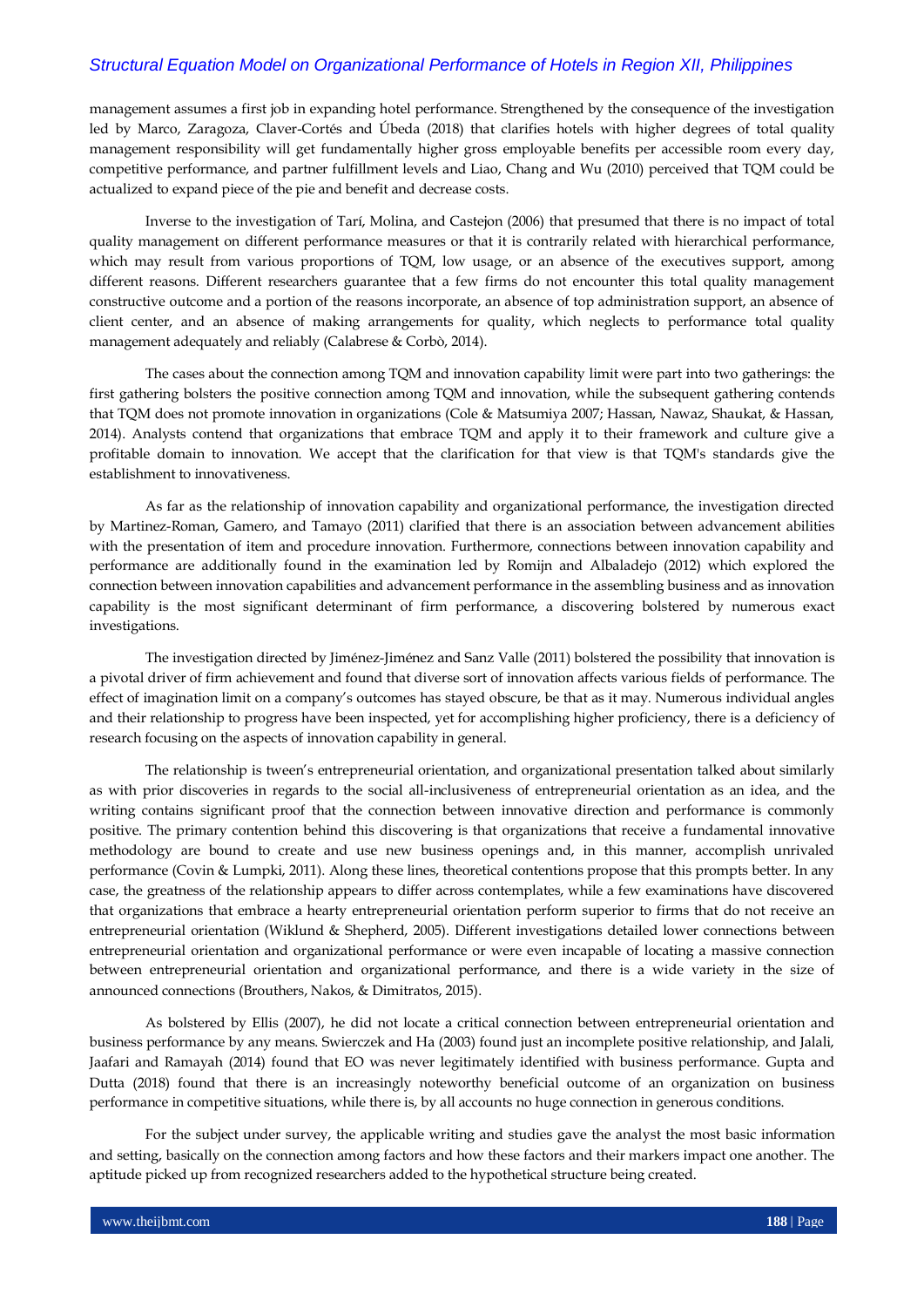### **Theoretical Framework**

To have a strong understanding on the nature of total quality management, innovation capability, entrepreneurial orientation, and organizational performance, this research was anchored on the resource-based view theory and several prepositions: The *resource-based view (RBV)* theory hypothesizes that competitive advantage and success outcomes are the product of firm-specific resources and skills that other competitors can hardly mimic. Specific tools and skills can be essential variables of sustainable competitive advantage and firm success if organizations possess such unique features.Resources should be valuable, unusual, imperfectly imitation, and not replaceable (Barney, 1991).

In the resource-based view, strategists distinguish the methodology or serious position that best uses inside assets and capacities about outside circumstances. Given the vital assets which comprise an arrangement of interconnected resources and capacities, associations can hold a few serious positions (Hooley, Greenly, Fahy, & Cadogan, 2001). Hence, total quality management, innovation capability, and entrepreneurial orientation as organization-wide strategies may be a competitive weapon leading to the organization's superior performance if a great deal of managerial effort will be invested.

The relationship between total quality management and organizational performance is anchored on empirical research studies conducted by Wang et al. (2012), Jaafreh and Al-abedallat (2013), and Nguyen et al. (2018).The study explored by the study of Wang et al. (2012) shows that TQM positively affects hotel performance. External environment factors indeed play a moderator between TQM, market orientation, and hotel performance, especially when external environment factors more significant changes are going to help to build a relationship with the customer, enhancing hotel performance and further to gain the chance of hotel's survival. It is supported by Nguyen et al. (2018) among Vietnamese firms showed that four quality management practices have a significantly positive impact on sustainability performance, namely: top-quality management support for quality management, quality data, and reporting design, and continuous improvement. Additionally, there was a significant relationship between quality management dimensions (leadership, strategic planning, customer focus, and employee relation) and organizational performance (Jaafreh & Al-abedallat, 2013).

Concerning the correlation between innovation capability and organizational performance, it is supported byFainshmidt, Pezeshkan, Lance Frazier, Nair, and Markowski, (2016), as well as Rajapathirana and Hui, (2018). The empirical verification of the assumption of this model has given evidence to confirm the relationship between innovation capabilities; innovation efforts and firm performance are significant and robust. The results of this study could result in the effective management of innovation capability, which helps to deliver more effective innovations outcomes to generate better performance, and it would be benefits for the management of the insurance companies (Rajapathirana & Hui, 2018).

The relationship of entrepreneurial orientation and organizational performance is anchored on the study conducted by Gruber-Muecke and Hofer (2015); Shan, Song, and Ju, (2016); as well as Al-Dhaafri, Al-Swidi, and Yusuf (2016). The study revealed that this study finds that organizational performance speed leads to superior performance, and the empirical evidence challenges traditional views Innovativeness increases and innovation speed. Risk-taking reduces, not increases, innovation speed (Shan et al. 2016). Firms are encouraged to adopt an entrepreneurial-oriented strategy to achieve better results in international, emerging market operations (Gruber-Muecke & Hofer, 2015).

#### **Conceptual Framework**

The study contained four proposed models. Such proposed models consisted of two types of latent structures, exogenous and endogenous variables in particular. The exogenous variables of this study were total quality management, innovation capability, and entrepreneurial orientation. On the other hand, organizational efficiency was the endogenous component. When latent variables were indirectly observed, it followed that they could not be directly calculated. With this, a multiple 76 measures or observed variables were correlated with each latent build. So, one of the primary interests of this analysis was the magnitude of regression paths from the latent variable to the observed variables.

The first exogenous variable is total quality management (Wang et al., 2012), which has seven indicators, namely: customer focus, internal/external cooperation, continuous improvement, leadership, employee fulfillment, learning, and process management. The second exogenous variable is innovation capability (Balan & Lindsay, 2010) with the nine indicators, namely, environmental awareness, alliances, customer intelligence, experimentation, strategy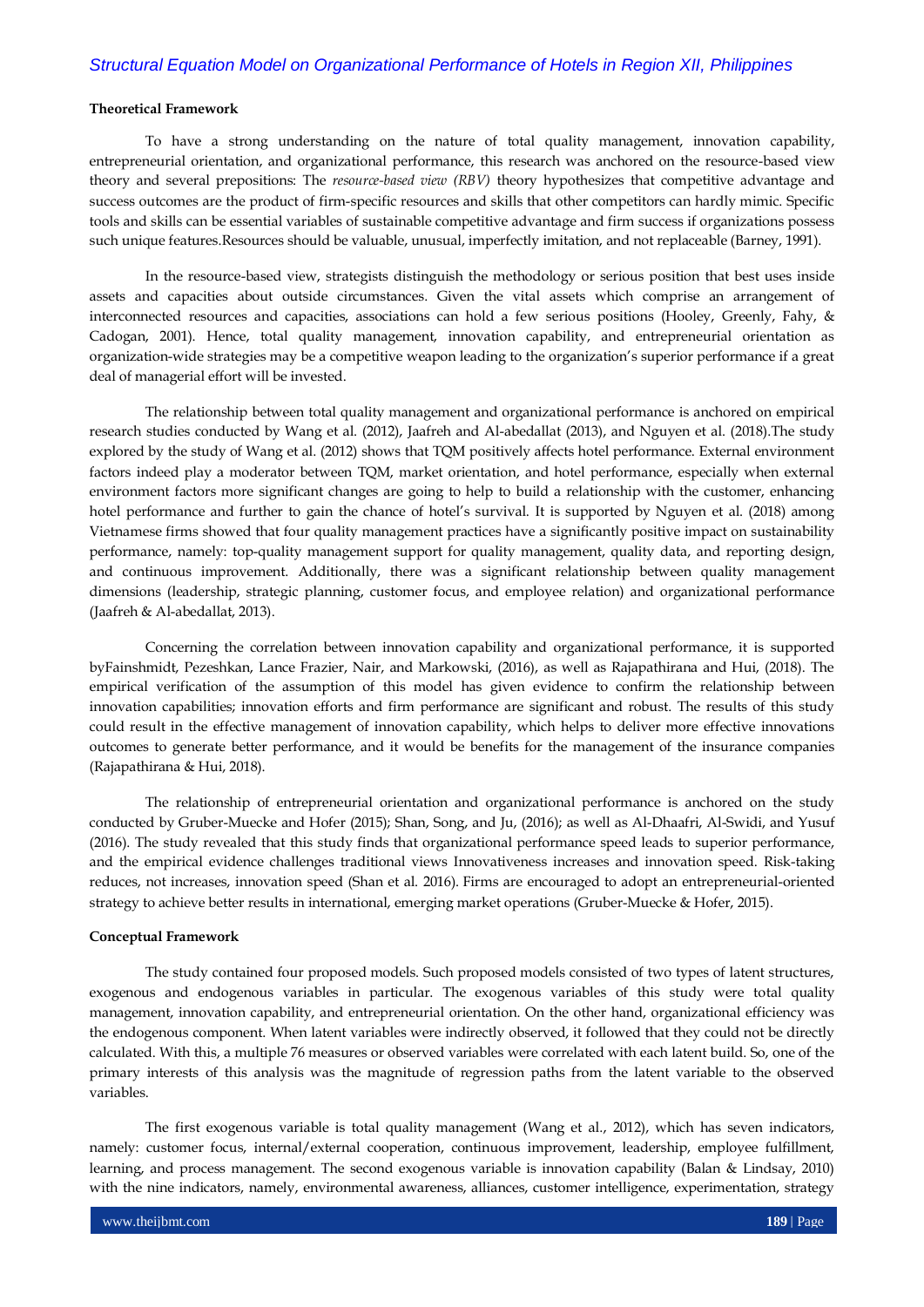and planning, manager attributes, human resource and human capital, resource awareness, and operations. Furthermore, another exogenous variable is the entrepreneurial orientation (Gautam et al., 2016) with five indicators, namely: innovativeness, risk-taking, pro-activeness, competitive aggressiveness, and autonomy.

Hypothesized Model 1 is a conceptual model depicting the interrelationships between the latent exogenous variables and their direct causal relation to the latent endogenous variable.

Figure 1: Structural Model 1 in Standardized Solution



Legend:

CF –Customer Focus IEC –Internal/External Cooperation CI –Continuous Improvement LEAD –Leadership EF –Employee Fulfillment LEARN –Learning PM –Process Management TQMP –Total Quality Management Practices EA –Environmental Awareness ALLI –Alliances CUSTINT – Customer Intelligence EXPER –Experiment SP –Strategy & Planning MA –Manager Attributes HHC –HR & Human Capital RA –Resource Awareness OPER –Operations IC – Innovation Capability AUT –Autonomy INNO –Innovation RT –Risk-Taking PA – Pro-Activeness CA –Competitiveness Aggressiveness EO – Entrepreneurial Orientation FMP –Financial and Market Performance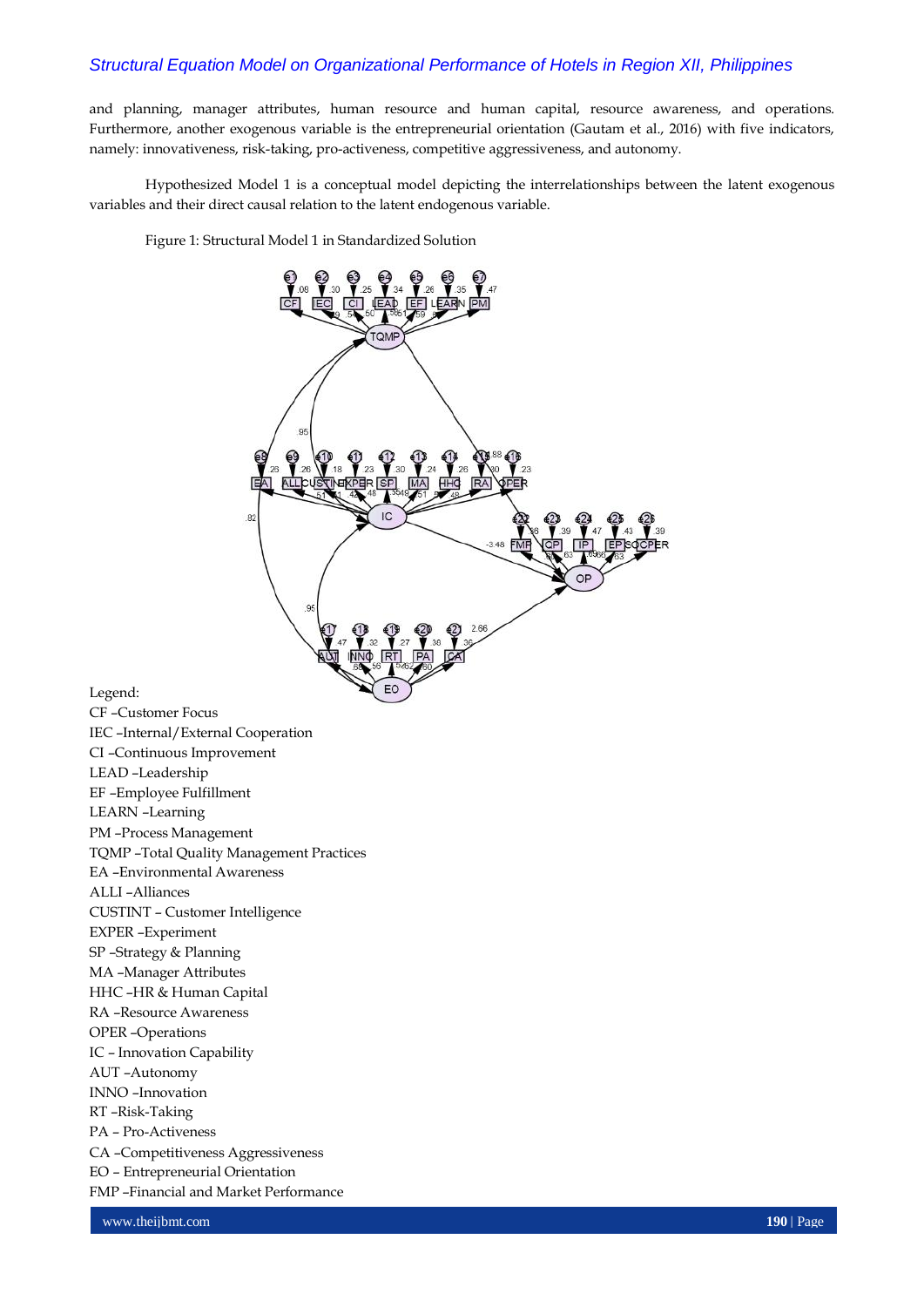QP –Quality Performance IP –Innovation Performance EP –Environmental Performance SOCPER- Social Performance OP –Organizational Performance

### **III. INDENTATIONS AND EQUATIONS**

This chapter presents the research design, research locale, population and sample, research instruments, data collection, statistical tools of the data, and the ethical consideration of the study.

**Research Design.** This research employed the quantitative descriptive-correlation technique, utilizing Structural Equation Modelling (SEM) to generate the best fit model. The correlation technique is used to show whether and how strongly pairs of variables are related. SEM is defined as a multivariate statistical framework used to model complex relationships between directly and indirectly observed (latent) variables. The study also uses nromal theory methods since the parameter estimates due to the large samples that are asymptotically unbiased, efficient, and consistent due to sampling estimate convergence. It is a general framework that involves concurrently solving systems of linear equations and encompasses other techniques such as regression, factor analysis, path analysis, and latent growth curve modeling (Stein, Nock, & Morris, 2012). The study utilized the use of correlation technique and SEM in the study as it is the only analysis that allows complete and simultaneous tests of all the relationships (Bagozzi & Yi, 2012).



**Figure 2: Map of the Philippines and SOCCSKSARGEN**

**Research Locale.**The study was conducted in the SOCCSARGEN area, or Region XII. It is one of the administrative regions in the Philippines situated in South Central Mindanao, as shown in Figure 2. It has four provinces, namely: South Cotabato, Cotabato, Sultan Kudarat, and Sarangani as well as five cities, namely: General Santos, Cotabato, Koronadal, Tacurong, and Kidapawan.Moreover, General Santos and Cotabato are chartered cities, whereas Koronadal, Tacurong, and Kidapawan are component cities. South Cotabato has 11 municipalities and one component city. Cotabato has 17 municipalities and one component city. Sultan Kudarat has 12 municipalities and 1 component city.

In Region 12, the Tourism industry becomes a top priority, and the demand for hotel service increases and given the importance of organizational performance. Department of Tourism commended the affability business' commitment to the consistent development of the Philippine the travel industry and economy throughout the years as it pledged to build commitment with the private segment.The region is characterized as having the right business environment. Moreover, a large number of businesses ranging from micro, small, and medium enterprises (MSMEs) to large entities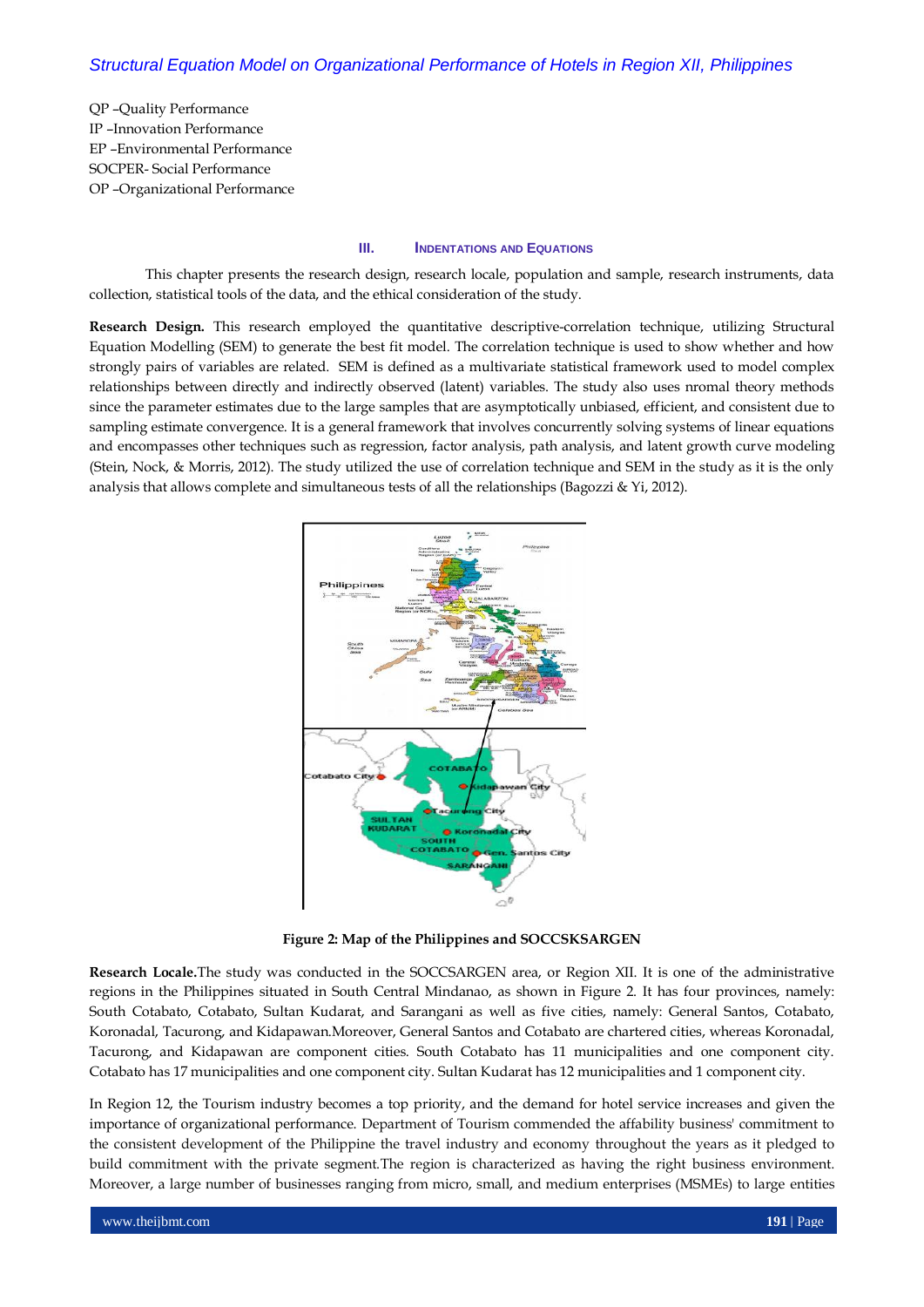specifically of hotels flourish and are widespread in the region. This explains why the SOCCSARGEN region is the best choice as the study's locale.

**Population and Sample**. A total of 446 respondents from 16 hotels comprised the study. A sample size of at least 200, as proposed by Harris and Schaubroeck (1990), will guarantee robust structural equation modeling. Besides, Yuan, Wu, and Bentler (2011), after evaluating different models based on various numbers of respondents, a sample size of 446 is justified. Stratified random sampling was employed in the selection of respondents. This sampling method was used when a researcher wants to access a particular subset of people, and all participants of the study are selected because they fit a particular profile to facilitate the relevant research (Etikan, Musa, & Alkassim, 2016). The respondents of the study were regular employees in the Department of Tourism (DOT) accredited hotels operating in Region XII. The accreditation issued by the department that complied with the minimum standard for the operation of the tourism facilities and services. These respondents have sufficient knowledge and experience regarding the specific phenomenon under study. Only the accredited hotel establishment was included in the study. Consequently, Non-DOT accredited hotel establishment and hotels affected by the earthquake were excluded from the study. Meanwhile, the participation of the respondents was entirely voluntary, and they may withdraw anytime without consequences of any kind. However, the termination of respondents' participation is possible when they hardly follow study procedures or deliberately provides false information. Finally, data gathering was conducted last October to November 2019.

**Research Instrument.** Primary data were used in the study through survey questionnaires various related researchers. The adapted instruments were modified to make the instrument more applicable in the current undertaking and to suit the local business setting. To ensure its validity, the instrument went through content validation by the panel of experts. The overall mean ratings of expert validators are 4.17 describe as high. Pilot testing was carried out after validation, in which 40 respondents were asked to participate. Cronbach's alpha was used to check the validity of the questionnaire. The excellent rating was obtained as the results revealed Cronbach's values of 0.973, 0.974, 0.962, and 0.952 for total quality management, innovation capability, entrepreneurial orientation, and organizational performance, respectively. The instrument on total quality management was adapted from the works of Wang et al. (2012). The instrument is designed to measure the total quality management practices perceived by hotel employees based on seven indicators, namely: *customer focus, internal/external cooperation, continuous improvement, leadership, employee fulfillment, learning, and process management.*The instrument on innovation capability was adapted from Balan and Lindsay (2010). The instrument is designed to measure the innovation capabilities as perceived by hotel employees based on the nine indicators, namely, *environmental awareness, alliances, customer intelligence, experimentation, strategy and planning, manager attributes, human resources and human capital, resource awareness, and operations.*The instrument on entrepreneurial orientation was adapted from Gautam et al. (2016). The instrument is designed to measure the entrepreneurial orientation as perceived by hotel employees based on the five indicators, namely: *innovativeness, risk-taking, proactiveness, competitive aggressiveness, and autonomy.*The instrument on organizational performance was adapted from Maletič et al. (2013). The instrument is designed to measure the hotel organizational performance as perceived by the hotel employees based on the five indicators, namely: *financial and market performance, quality performance, innovation performance, environmental performance, and social performance.*In identifying the best fit model, all indices included must consistently fall within the acceptable ranges. Chi-square/degrees of freedom value should be less than 2 with a corresponding p-value greater than 0.05. The root means square error approximation value must be less than 0.05, and its corresponding Pclose value must be higher than 0.05. the other indices such as normed fit index, Tuker-Lewis index, comparative fit index, and the goodness of fit index must all be higher than 0.95.

**Data Collection**. Several procedures were undertaken in gathering data for this research. The dean of the Professional Schools of the University of Mindanao, Matina Campus, permitted the conduct of the study. The letter of request was noted by the research advisor, while the letter of endorsement to the Department of Tourism-Region XII and Department of Trade and Industry-Region XII was issued by the Dean of the Professional Schools for the conduct of the study. The letters were personally handed to the hotel manager and the human resource departments of the accredited DOT hotels. Upon approval, the researcher asked assistance from the human resource personnel or any of the hotel representatives for the administration and retrieval of the questionnaires. A brief orientation was made on the purpose of the study before questionnaires were administered.Data gathering was conducted from October to November 2019. All data collected for this research were guarded to safeguard confidentiality at all times, most notably during the periods during which the data was transported. In any case, it was ensured that information such as names and addresses was retained as part of the research separately from other personal information obtained. The completed questionnaires were secured in a locked filing cabinet, while the soft copy of the data was stored on a computer protected by a password.Kidapawan City was excluded from the study due to the earthquake disaster. Gradual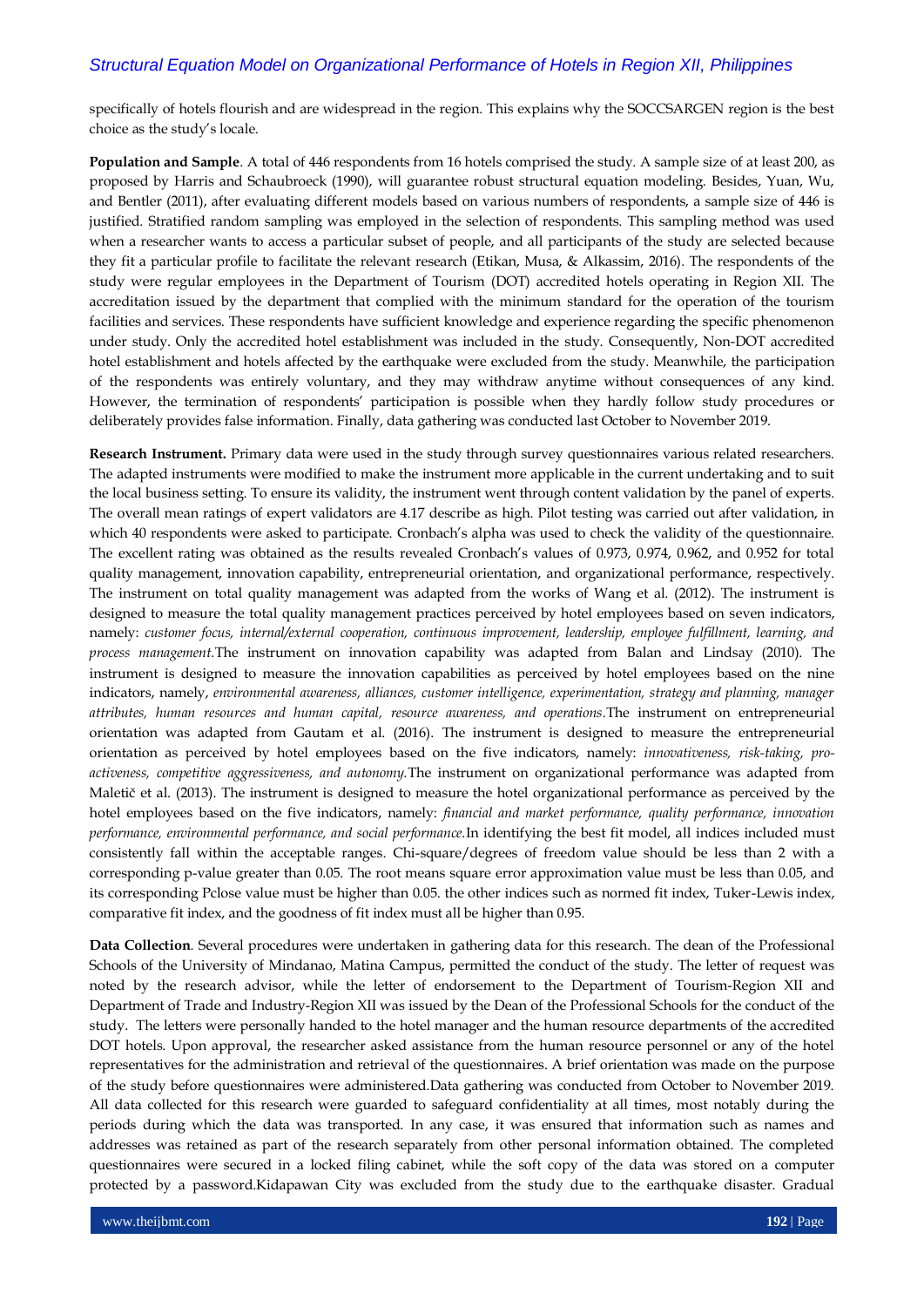administration and retrieval of data, collation, and tabulation of the data were conducted. Wherein a screening was performed to lessen the possible outliers during the analysis. The information gathered for random people was not even-handed. Alternatively, this may mean that the information can be used, but the names of people and other situation identification features have been removed. The paper records were ultimately disposed of by burning or cross shredding. The responses were tabulated and stored in an Excel spreadsheet for statistical evaluation, which was then forwarded to the statistician. Finally, evaluating and interpreting the data in which the findings were analyzed and interpreted based on the study's intent.

**Statistical Tools.** The researcher has used the following statistical tools in the analysis and interpretation of the data:

Mean. This was used to measure the level of total quality management practices, innovation capability, entrepreneurial orientation, and organizational performance of DOT Accredited hotels in Region XII.

Pearson Product Moment Correlation (Pearson R). This was utilized to determine the interrelationships between total quality management practices, innovation capability, entrepreneurial orientation, and organizational performance.

Multiple Regression. This was applied to determine the significant influence of total quality management practices, innovation capability, entrepreneurial orientation, and organizational performance.

Structural Equation Modelling. This employed used to determine the best fit model on organizational performance among DOT Accredited hotels in Region XII.

### **IV. FIGURES AND TABLES**

Presented in this chapter are the data gathered, comprehensive discussion, interpretation, and implications of the findings on the organizational performance of hotels in Region XII. The discussions are arranged according to the following sub-headings: level of total quality management strategy, level of innovation capabilities, level of entrepreneurial orientation and level of organizational performance; the relationship between total quality management and organizational performance, innovation capability and organizational performance, entrepreneurial orientation, and organizational performance; and the best fit model that predicts organizational performance.

### **Significance on the Relationship between Total Quality Management and Organizational Performance**

Exhibited in Table 1 are the data on the results of the correlation between total quality management and organizational performance. The overall r-value obtained was 0.594, with a p-value of less than 0.05 level of significance. The result was significant, and the null hypothesis was rejected. Moreover, it was observed that *customer focus, internal/external cooperation, continuous improvement, leadership, employee fulfillment, learning,* and *process management* as indicators of total quality management practices when correlated with *financial and market performance* obtained the overall r-value of 0.439 with a p< 0.05. Hence it was significant.

When the indicators of total quality management practices were correlated to *quality performance,* the overall rvalue was 0.489 with p< 0.05, meaning significant. When the indicators of total quality management were correlated to *innovation performance,* the overall r-value was 0.311 with p< 0.05, therefore significant. When the indicators of total quality management were correlated to *environmental performance*, the overall r-value was 0.367 with p< 0.05, hence, significant. When the indicators of total quality management practices were correlated to *social performance*, the overall rvalue was  $0.440$  with p<  $0.05$ , hence, significant. Lastly, the probability values showed a significant correlation.

The take a look at the connection between variables that reveal a significant relationship between total quality management and organizational performance, which results in rejecting the null hypothesis of the study. This suggests that total quality management practices are related to organizational performance. Further, it implies that organizational performance has one thing to try to do with total quality management practices. The results on the correlations between indicators of total quality management practices in terms client focus, internal/external cooperation, continuous improvement, leadership, worker fulfillment, learning; and method management bear essential relationships on the symptoms of organizational performance in terms of monetary and market performance, quality performance, innovation performance, environmental performance, and social performance.

The results of the correlation match with the analysis conducted by Demirbag et al. (2006) on TQM and organizational performance which are entirely connected. However, no impact of TQM on various performance measures or that TQM is negatively associated with organizational performance, which can result from entirely different measures of TQM, ineffective implementation, or a scarcity of management support, among different reasons (Tarí et al.,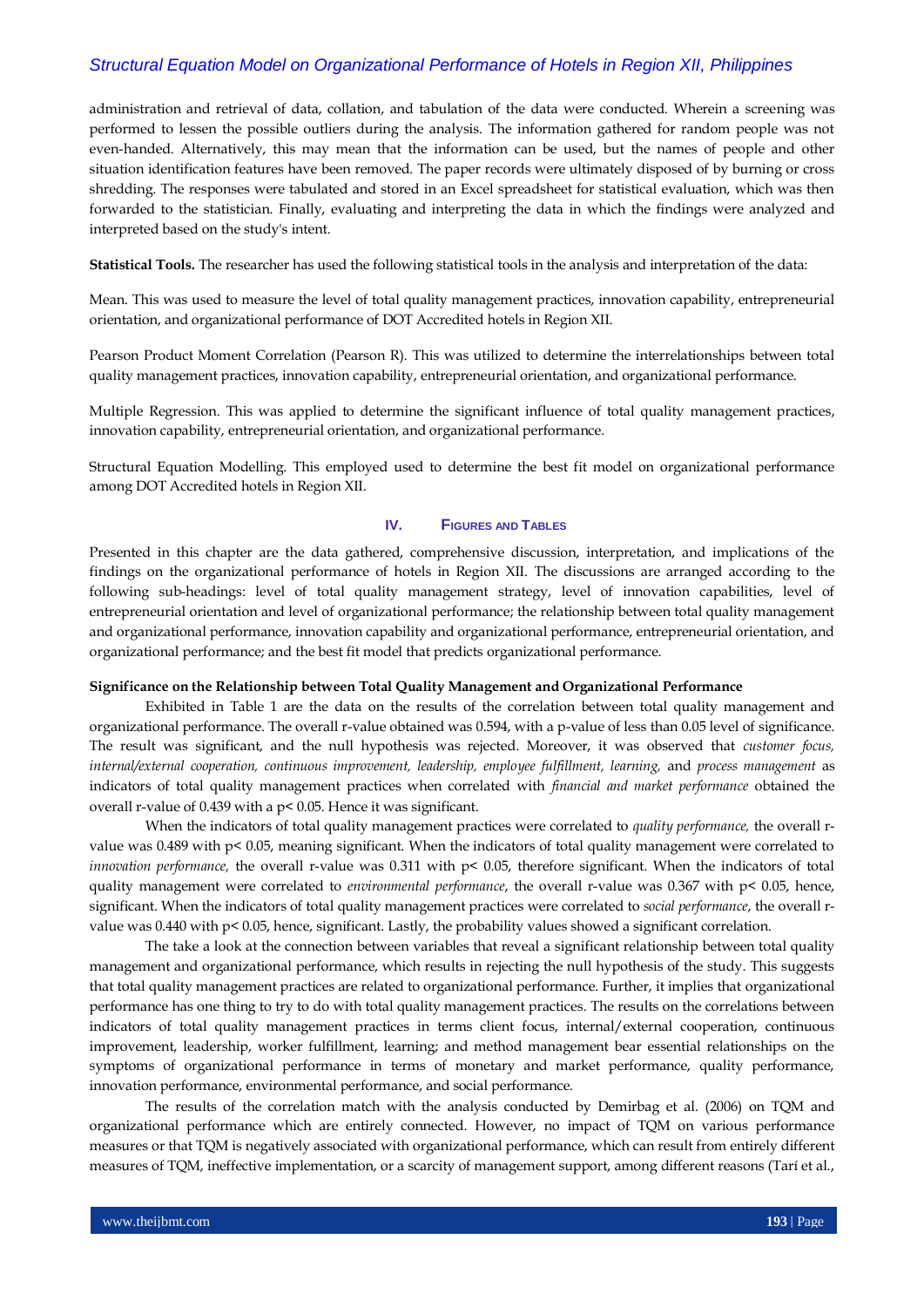2006). However, the building trade has known outperformance in TQM-committed hotels (Chen, 2015), and TQM is probably going to enhance client satisfaction, and ultimately, money performance (Gerba & Viswanadham, 2016).

### Table 1

*Significance on the Relationship between Levels of Total Quality Management and Organizational Performance*

| <b>Total Quality</b>           | <b>Organizational Performance</b>      |                        |                           |                              |                       |                                                 |  |  |
|--------------------------------|----------------------------------------|------------------------|---------------------------|------------------------------|-----------------------|-------------------------------------------------|--|--|
| Management<br><b>Practices</b> | Financial and<br>Market<br>Performance | Quality<br>Performance | Innovation<br>Performance | Environmental<br>Performance | Social<br>Performance | <b>Overall</b><br>Organizational<br>Performance |  |  |
| <b>Customer Focus</b>          | $0.131*$                               | $0.261*$               | $0.222*$                  | $0.115*$                     | $0.198*$              | $0.264*$                                        |  |  |
|                                | (0.008)                                | (0.000)                | (0.000)                   | (0.002)                      | (0.000)               | (0.000)                                         |  |  |
| Internal/External              | $0.285*$                               | $0.290*$               | $0.190*$                  | $0.244*$                     | $0.250*$              | $0.345*$                                        |  |  |
| Cooperation                    | (0.000)                                | (0.000)                | (0.000)                   | (0.000)                      | (0.000)               | (0.000)                                         |  |  |
| Continuous                     | $0.254*$                               | $0.251*$               | $0.223*$                  | $0.163*$                     | $0.241*$              | $0.309*$                                        |  |  |
| Improvement                    | (0.000)                                | (0.000)                | (0.000)                   | (0.001)                      | (0.000)               | (0.000)                                         |  |  |
| Leadership                     | $0.299*$                               | $0.329*$               | $0.300*$                  | $0.255*$                     | $0.263*$              | $0.397*$                                        |  |  |
|                                | (0.000)                                | (0.000)                | (0.000)                   | (0.000)                      | (0.000)               | (0.000)                                         |  |  |
| Employee                       | $0.255*$                               | $0.317*$               | $0.330*$                  | $0.176*$                     | $0.291*$              | $0.374*$                                        |  |  |
| Fulfillment                    | (0.000)                                | (0.000)                | (0.000)                   | (0.000)                      | (0.000)               | (0.000)                                         |  |  |
| Learning                       | $0.346*$                               | $0.320*$               | $0.330*$                  | $0.283*$                     | $0.307*$              | $0.423*$                                        |  |  |
|                                | (0.000)                                | (0.000)                | (0.000)                   | (0.000)                      | (0.000)               | (0.000)                                         |  |  |
| Process                        | $0.331*$                               | $0.348*$               | $0.285*$                  | $0.334*$                     | $0.358*$              | $0.462*$                                        |  |  |
| Management                     | (0.000)<br>(0.000)                     |                        | (0.000)                   | (0.000)                      | (0.000)               | (0.000)                                         |  |  |
| <b>Overall Total</b>           |                                        |                        |                           |                              |                       |                                                 |  |  |
| Quality                        | $0.439*$                               | $0.489*$               | $0.311*$                  | $0.367*$                     | $0.440*$              | $0.594*$                                        |  |  |
| Management                     | (0.000)                                | (0.000)                | (0.000)                   | (0.000)                      | (0.000)               | (0.000)                                         |  |  |
| <b>Practices</b>               |                                        |                        |                           |                              |                       |                                                 |  |  |

\*Significant at 0.05 significance level.

#### **Significance of the Relationship between Innovation Capability and Organizational Performance**

Reflected in Table 2 are the data on the results of the correlation between innovation capability and organizational performance. The overall r-value attained from the measures mentioned above was 0.639 with a p-value less than 0.05; or significant. The null hypothesis was thus rejected. Also, it was observed that when all the indicators of innovation capability and *financial and market performance* were correlated, the overall r-value was 0.473 with p< 0.05, hence, significant. When the indicators of innovation capability were correlated with *quality performance*, the overall rvalue was 0.463 with p< 0.05, hence significant. When the indicators of innovation capability were correlated with *innovation performance,* the overall r-value was 0.473 with p< 0.05, hence significant. Likewise, the indicators of innovation capability were correlated to *environmental performance;* the overall r-value was 0.432 with p< 0.05 hence, significant. When the indicators of innovation capability were correlated to *social performance*, the overall r-value was 0.484 with p< 0.05, hence significant. Thus, the probability values showed a significant correlation.

The take a look at the connection between variables that reveal a significant relationship between innovation capability and organizational performance, which implies that the null hypothesis of the study is rejected. This signifies that quality management practices are related to organizational performance. Further, it indicates that organizational performance has one thing to try to do with innovation capability. The overall results show a correlation among indicators of innovation capability in terms of environmental awareness, alliances, client Intelligence, experimentation, strategy and designing, manager attributes, 60 minutes and human capital, resource awareness, and operations. This bear vital relationships on the indications of organizational performance in terms of economic and market performance, quality performance, innovation performance, environmental performance, and social performance.

These findings are just like the study conducted by Martinez-Roman et al. (2011) which explained that there is a connection between innovation capabilities with the performance of product and method innovation Relationships between innovation capability and performance also are found within the study conducted by Romijn and Albaladejo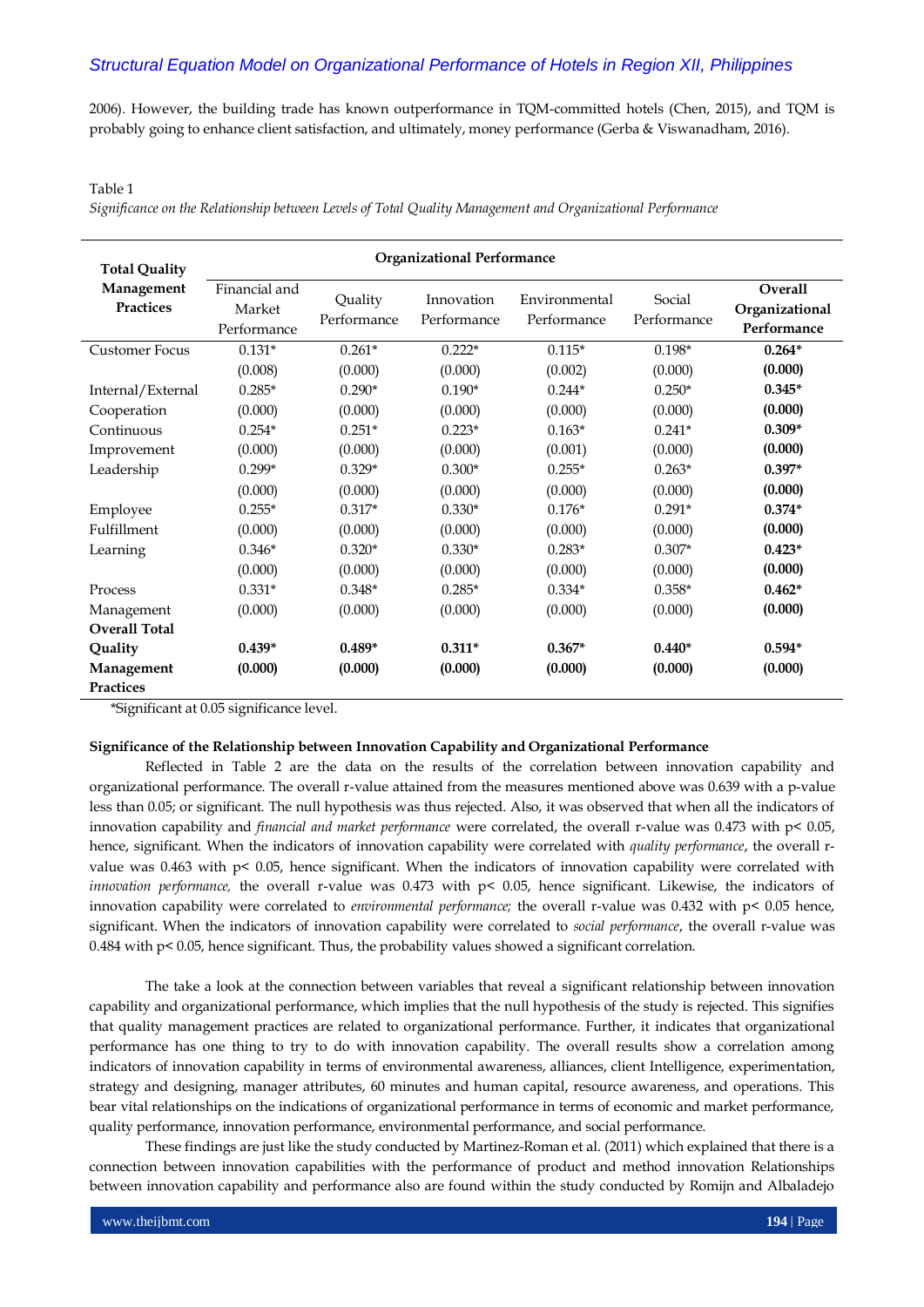(2012) that investigated the connection between innovation capabilities and innovation performance in producing business. Moreover, innovation capability is the most vital determinant of firm performance, a finding supported by several empirical studies. The diffusion of innovations literature additionally confirms and suggests that corporations should be innovative to achieve a competitive near order to survive. Notwithstanding. The link between firm originality and performance has not been tested sufficiently. Garcia-Morales, Jimenez, and Gutierrez, (2012) observed that technological organization with additional excellent structure innovation capability achieves an improved response from the surroundings, getting additional only the capabilities required to extend organizational performance and consolidate a competitive property advantage. Moreover, several systematic varieties of analysis appear to reveal a positive relationship between innovation and performance in businesses (Koellinger, 2008).

#### Table 2

*Significance on the Relationship between Levels of Innovation Capability and Organizational Performance*

|                              | <b>Organizational Performance</b>                                    |          |                           |                                  |                       |                                          |  |
|------------------------------|----------------------------------------------------------------------|----------|---------------------------|----------------------------------|-----------------------|------------------------------------------|--|
| Innovation<br>Capability     | Financial and<br>Quality<br>Performanc<br>Market<br>Performance<br>e |          | Innovation<br>Performance | Environment<br>al<br>Performance | Social<br>Performance | Overall<br>Organizational<br>Performance |  |
| Environmental                | $0.280*$                                                             | $0.199*$ | $0.297*$                  | $0.267*$                         | $0.252*$              | $0.359*$                                 |  |
| Awareness                    | (0.000)                                                              | (0.000)  | (0.000)                   | (0.000)                          | (0.000)               | (0.000)                                  |  |
| Alliances                    | $0.235*$                                                             | $0.252*$ | $0.241*$                  | $0.213*$                         | $0.324*$              | $0.345*$                                 |  |
|                              | (0.000)                                                              | (0.000)  | (0.000)                   | (0.000)                          | (0.000)               | (0.000)                                  |  |
| Customer Intelligence        | $0.254*$                                                             | $0.214*$ | $0.204*$                  | $0.174*$                         | $0.213*$              | $0.291*$                                 |  |
|                              | (0.000)                                                              | (0.000)  | (0.000)                   | (0.000)                          | (0.000)               | (0.000)                                  |  |
|                              | $0.248*$                                                             | $0.276*$ | $0.285*$                  | $0.245*$                         | $0.278*$              | $0.366*$                                 |  |
| Experimentation              | (0.000)                                                              | (0.000)  | (0.000)                   | (0.000)                          | (0.000)               | (0.000)                                  |  |
|                              | $0.238*$                                                             | $0.315*$ | $0.337*$                  | $0.275*$                         | $0.318*$              | $0.407*$                                 |  |
| <b>Strategy and Planning</b> | (0.000)                                                              | (0.000)  | (0.000)                   | (0.000)                          | (0.000)               | (0.000)                                  |  |
| Manager Attributes           | $0.283*$                                                             | $0.259*$ | $0.293*$                  | $0.190*$                         | $0.320*$              | $0.368*$                                 |  |
|                              | (0.000)                                                              | (0.000)  | (0.000)                   | (0.000)                          | (0.000)               | (0.000)                                  |  |
| Human Resource and           | $0.316*$                                                             | $0.304*$ | $0.251*$                  | $0.300*$                         | $0.312*$              | $0.408*$                                 |  |
| Human Capital                | (0.000)                                                              | (0.000)  | (0.000)                   | (0.000)                          | (0.000)               | (0.000)                                  |  |
| <b>Resource Awareness</b>    | $0.379*$                                                             | $0.305*$ | $0.291*$                  | $0.335*$                         | $0.281*$              | $0.440*$                                 |  |
|                              | (0.000)                                                              | (0.000)  | (0.000)                   | (0.000)                          | (0.000)               | (0.000)                                  |  |
|                              | $0.247*$                                                             | $0.295*$ | $0.278*$                  | $0.268*$                         | $0.242*$              | $0.366*$                                 |  |
| Operations                   | (0.000)                                                              | (0.000)  | (0.000)                   | (0.000)                          | (0.000)               | (0.000)                                  |  |
| <b>Overall Innovation</b>    | $0.473*$                                                             | $0.463*$ | $0.473*$                  | $0.432*$                         | $0.484*$              | $0.639*$                                 |  |
| Capability                   | (0.000)                                                              | (0.000)  | (0.000)                   | (0.000)                          | (0.000)               | (0.000)                                  |  |

\*Significant at 0.05 significance level.

**4.3 Significance on the Relationship between Entrepreneurial Orientation and Organizational Performance** 

Displayed in Table 3 are the data on the results of the correlation between entrepreneurial orientation and organizational performance. The overall r-value attained from the measures mentioned earlier was 0.688, with a p-value less than 0.05 hence significant. The null hypothesis is, therefore, rejected. Notably, the data revealed that autonomy, innovativeness, risk-taking, proactiveness, and competitiveness aggressiveness as indicators of entrepreneurial orientation when correlated with *financial and market performance*, the overall r-value was 0.502 with p< 0.05; hence, significant. When the indicators of entrepreneurial orientation were correlated to *quality performance*, the overall r-value was 0.490 with p< 0.05; hence, significant. When the indicators of entrepreneurial orientation were correlated to *innovation performance*, the overall r-value was 0.501 with p< 0.05; hence, significant. When the indicators of entrepreneurial orientation were correlated to *environmental performance*, the overall r-value was 0.538 with p< 0.05; hence, significant. When the indicators of entrepreneurial orientation were correlated to *social performance*, the overall rvalue was 0.457 with p< 0.05; hence, significant.

Therefore, the probability values showed a significant correlation. Notably, the data revealed that all indicators*: innovativeness, risk-taking, pro-activeness, competitive aggressiveness,* and *autonomy* of entrepreneurial orientation showed a significant relationship to all indicators of organizational performance as the individual p-values were less than 0.05.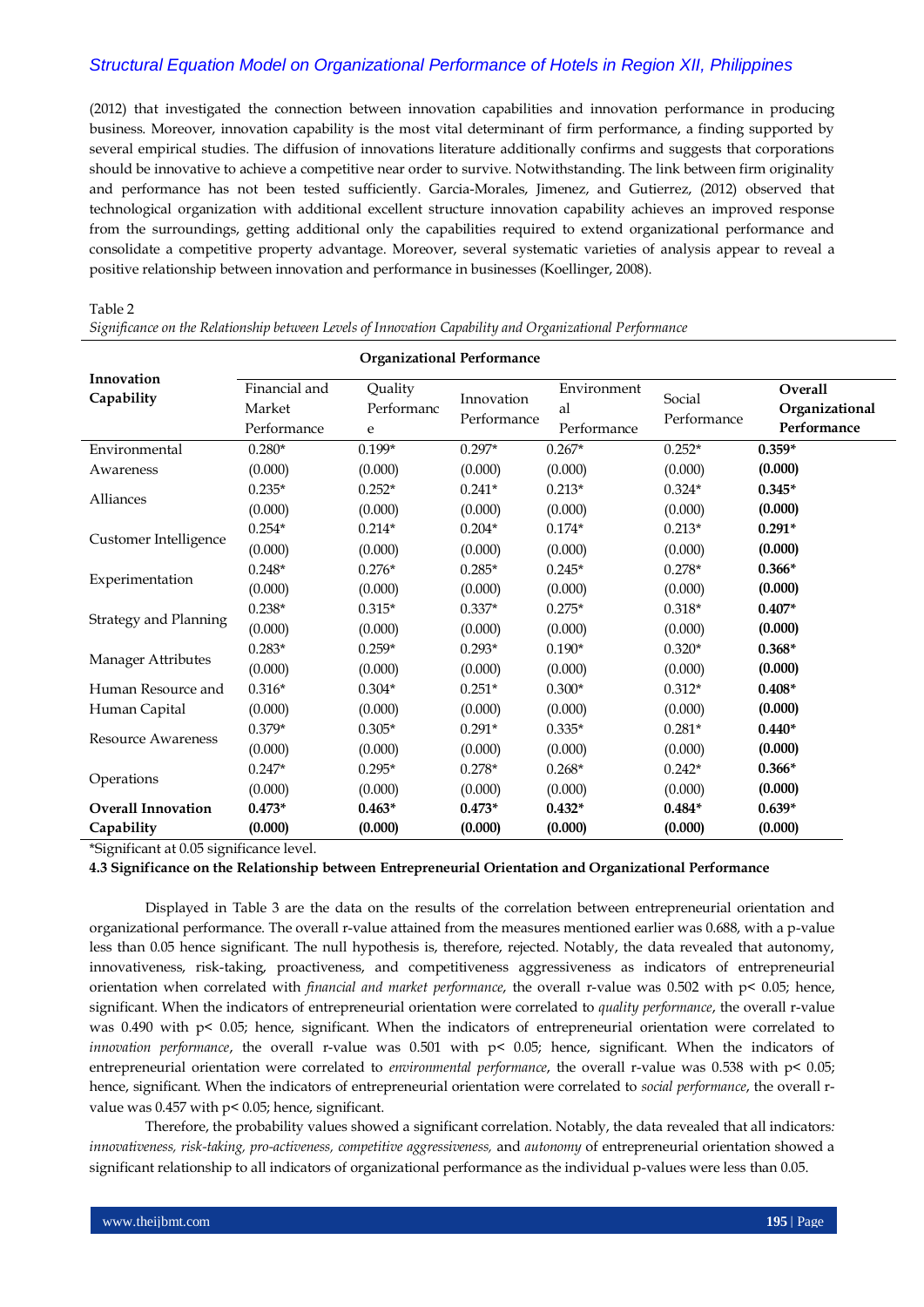The take a look at the link between variables reveals a significant relationship between entrepreneurial orientation and organizational performance, which indicated the rejection of the null hypothesis of the study. This means that entrepreneurial orientation is related to organizational performance. Further, it implies that organizational performance has one thing to try and do with market orientation. The results on the correlations between indicators of market orientation in terms of originality, risk-taking, pro-activeness, competitive aggressiveness, and autonomy have essential relationships on the indications of organizational performance in terms of economic and market performance, quality performance, innovation performance, environmental performance, and social performance.

This result is almost like a correlation like previous findings relating to the cultural catholicity of entrepreneurial orientation as an idea, and therefore the literature contains substantial proof that the link between entrepreneurial orientation and performance is universally positive. Different studies reportable lower correlations between entrepreneurial orientation and performance or were even unable to search out a significant relationship between EO and performance (Dimitratos, Lioukas, & Carter, 2004).

Table 3

|                                           | <b>Organizational Performance</b>      |                        |                           |                              |                       |                                                 |  |  |
|-------------------------------------------|----------------------------------------|------------------------|---------------------------|------------------------------|-----------------------|-------------------------------------------------|--|--|
| Entrepreneurial<br>Orientation            | Financial and<br>Market<br>Performance | Quality<br>Performance | Innovation<br>Performance | Environmental<br>Performance | Social<br>Performance | <b>Overall</b><br>Organizational<br>Performance |  |  |
| Autonomy                                  | $0.394*$                               | $0.358*$               | $0.413*$                  | $0.402*$                     | $0.363*$              | $0.533*$                                        |  |  |
|                                           | (0.000)                                | (0.000)                | (0.000)                   | (0.000)                      | (0.000)               | (0.000)                                         |  |  |
| Innovativeness                            | $0.305*$                               | $0.327*$               | $0.300*$                  | $0.418*$                     | $0.274*$              | $0.451*$                                        |  |  |
|                                           | (0.000)                                | (0.000)                | (0.000)                   | (0.000)                      | (0.000)               | (0.000)                                         |  |  |
| Risk-Taking                               | $0.258*$                               | $0.308*$               | $0.260*$                  | $0.330*$                     | $0.326*$              | $0.407*$                                        |  |  |
|                                           | (0.000)                                | (0.000)                | (0.000)                   | (0.000)                      | (0.000)               | (0.000)                                         |  |  |
| Pro-Activeness                            | $0.381*$                               | $0.383*$               | $0.404*$                  | $0.371*$                     | $0.337*$              | $0.517*$                                        |  |  |
|                                           | (0.000)                                | (0.000)                | (0.000)                   | (0.000)                      | (0.000)               | (0.000)                                         |  |  |
| Competitiveness                           | $0.422*$                               | $0.342*$               | $0.385*$                  | $0.367*$                     | $0.310*$              | $0.505*$                                        |  |  |
| Aggressiveness                            | (0.000)                                | (0.000)                | (0.000)                   | (0.000)                      | (0.000)               | (0.000)                                         |  |  |
| Overall<br>Entrepreneurial<br>Orientation | $0.502*$<br>(0.000)                    | $0.490*$<br>(0.000)    | $0.501*$<br>(0.000)       | $0.538*$<br>(0.000)          | $0.457*$<br>(0.000)   | $0.688*$<br>(0.000)                             |  |  |

*Significance on the Relationship between Levels of Entrepreneurial Orientation and Organizational Performance*

\*Significant at 0.05 significance level.

### **4.7 Best Fit Model of Organizational Performance**

This portion presents an analysis of variables that best predict the best performance organizational model between hotels. Four alternative models have been reviewed to provide the best match for the study.Additionally, the fit evaluation was used as a benchmark to approve and reject the pattern. As a rule, the researcher developed the relationship between the latent variable's causality relationships with the various latent variables. The relationship between endogenous and exogenous variables was also introduced. The moment that the structured model exhibited a suitable fit, it underscored that there was the dependability of the empirical relationships among variables inferred by the model. The model parameter estimates entailed the magnitude and direction of the relationship among variables.

The generated Model 4 exhibited in Figure 3 displayed the conceptual model showing the interrelationships of the latent exogenous variables: total quality management practices, innovation capability, and entrepreneurial orientation towards the latent endogenous variable, organizational performance.

Revealed in Table 4 are the effects among latent variables and between measured and the latent variables, which were estimated to produce regression weights. Results showed that the latent variable had no significant effect on the endogenous variable, organizational performance (p<0.05).

Finally, the fourth model, as shown in Figure 10, is identified as the best fit model. It displays the direct causal link of the exogenous variables' total quality management practices, innovation capability, and entrepreneurial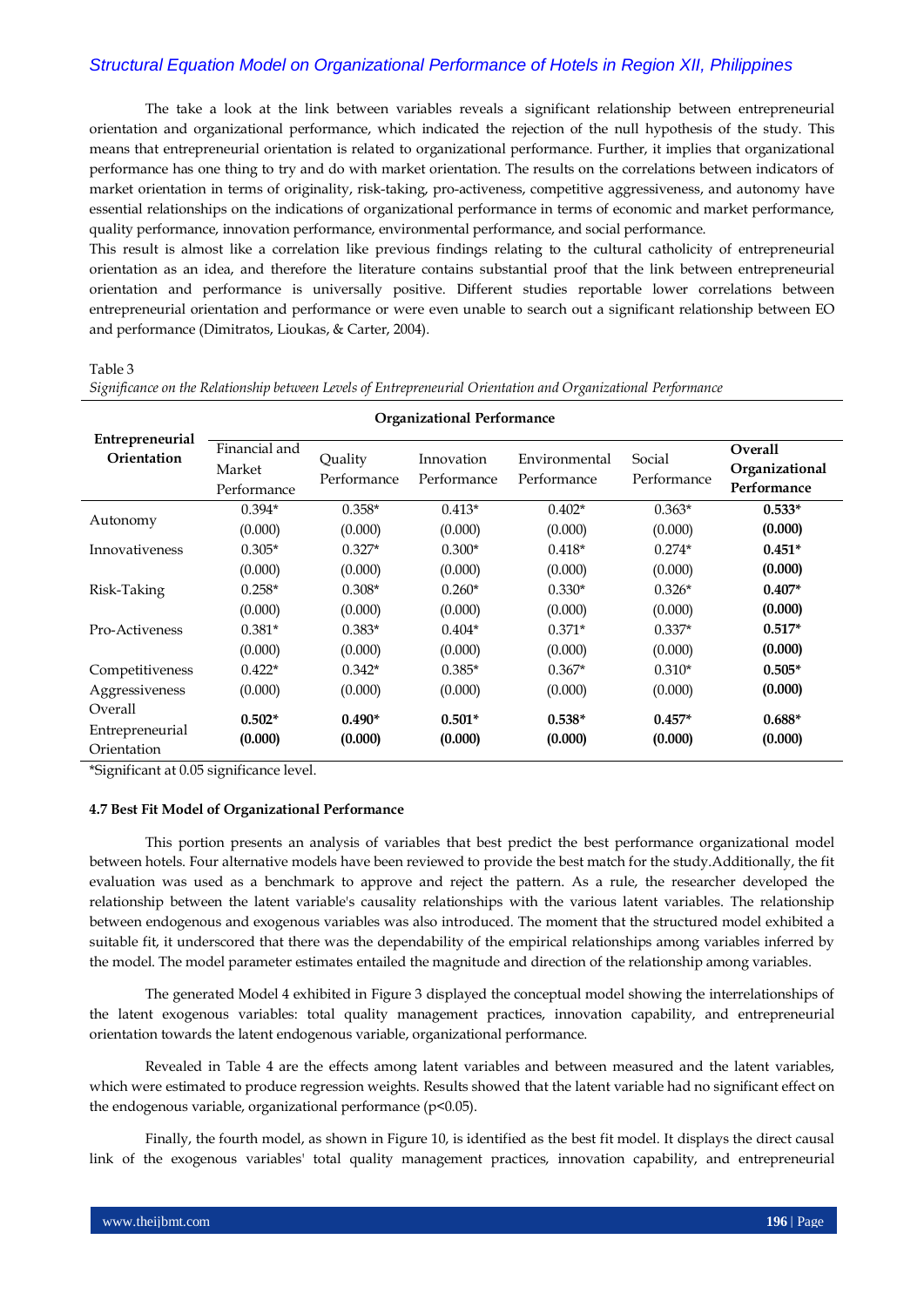orientation towards the endogenous variable organizational performance. Its indices consistently indicated a perfect fit for the data, and all the indices presented fall within each criterion.

Thus, there was no need to find another model for testing because it was already found to be the best fit among all the tested models. Therefore, the null hypothesis of no best fit model was rejected. It could be stated that there is the best fit model that predicts the organizational performance of hotels in Region XII.



**Figure 3**. Structural Model 4 in Standardized Solution

Legend:

CF –Customer Focus ICI –Continuous Improvement TQMP –Total Quality Management Practices EA –Environmental Awareness CUSTINT – Customer Intelligence HHC –HR & Human Capital IC – Innovation Capability AUT –Autonomy CA –Competitiveness Aggressiveness EO – Entrepreneurial Orientation FMP –Financial and Market Performance QP –Quality Performance SOCPER- Social Performance OP –Organizational Perfo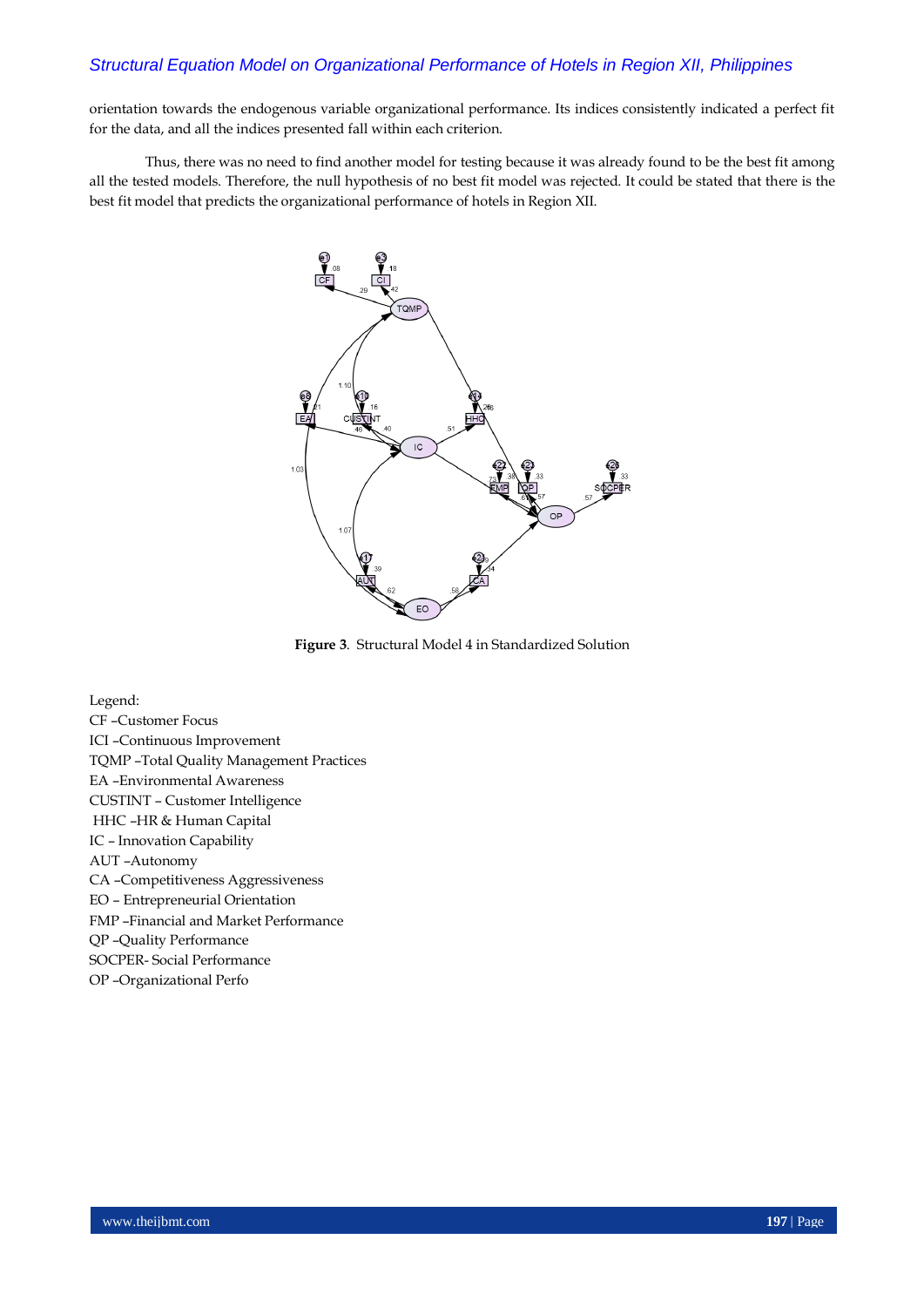### The International Journal of Business Management and Technology, Volume 4 Issue 2 March–April 2020 ISSN: 2581-3889

The model clearly illustrates the significance of total quality management practices, innovation capability, and entrepreneurial orientation as a predictor of organizational performance. However, it can be gleaned from the model that all of the seven indicators of total quality management practices, only customer focus, and continuous improvement, predicted organizational performance. Moreover, for innovation capability, only three out of nine indicators were found to have an influence on organizational performance, namely: environmental awareness, customer intelligence, HR, and human capital.

On the other hand, out of five indicators of entrepreneurial orientation, only the autonomy and competitive aggressiveness predicted organizational performance. On the part of organizational performance, only three out of five indicators remained to be measured, namely: financial and marketing performance, quality performance, and social performance. Thus, the findings suggested that organizational performance of hotels was best anchored on total quality management measured on customer focus and continuous improvement, innovation capability measured on environmental awareness, customer intelligence, HR and human capital. Entrepreneurial orientation measured on autonomy and competitive aggressiveness.

Displayed in Table 4 is the examination of Model 4 using goodness of fit indices: Chi-Square divided by the degrees of freedom (CMIN/DF) is 1.114; Normed Fit Index (NFI) is .953; Tucker-Lewis Index (TLI) is 0.992; Comparative Fit Index (CFI) is 0.995; Goodness of Fit Index (GFI) is .983; Root Means Square of Error Approximation (RMSEA) is .017 and P of Close Fit (Pclose) is .988. The result of the goodness of fit of the Model 4 was highly acceptable since all indices met the set criteria against the obtained model fit value. These indices satisfied the requirement of the goodness of fit measures. Moreover, this indicated that generated Model 4 is a perfect fit model.

| <b>INDEX</b> | <b>CRITERION</b>  | <b>MODEL FIT VALUE</b> |
|--------------|-------------------|------------------------|
| P-Close      | $\geq 0.05$       | 0.988                  |
| CMIN/DF      | $0 <$ value $<$ 2 | 1.114                  |
| P-value      | > 0.05            | 0.304                  |
| GFI          | > 0.95            | 0.983                  |
| <b>CFI</b>   | > 0.95            | 0.995                  |
| NFI          | > 0.95            | 0.953                  |
| TLI          | > 0.95            | 0.992                  |
| <b>RMSEA</b> | ${}< 0.05$        | $0.017\,$              |

# Table 4

*The goodness of Fit Measures of Structural Model 4*

### **Legend:**

| <b>CMIN/DF-Chi-Square/Degrees of Freedom</b> |                                    |  |  |  |  |
|----------------------------------------------|------------------------------------|--|--|--|--|
|                                              | <b>TLI -</b> Tucker-Lewis Index    |  |  |  |  |
|                                              | <b>GFI</b> - Goodness of Fit Index |  |  |  |  |
|                                              | <b>Pclose</b> - P of Close Fit     |  |  |  |  |

**NFI -** Normed Fit Index **CFI-** Comparative Fit Index **RMSEA-** Root Means Square of Error Approximation **P-** value Probability Value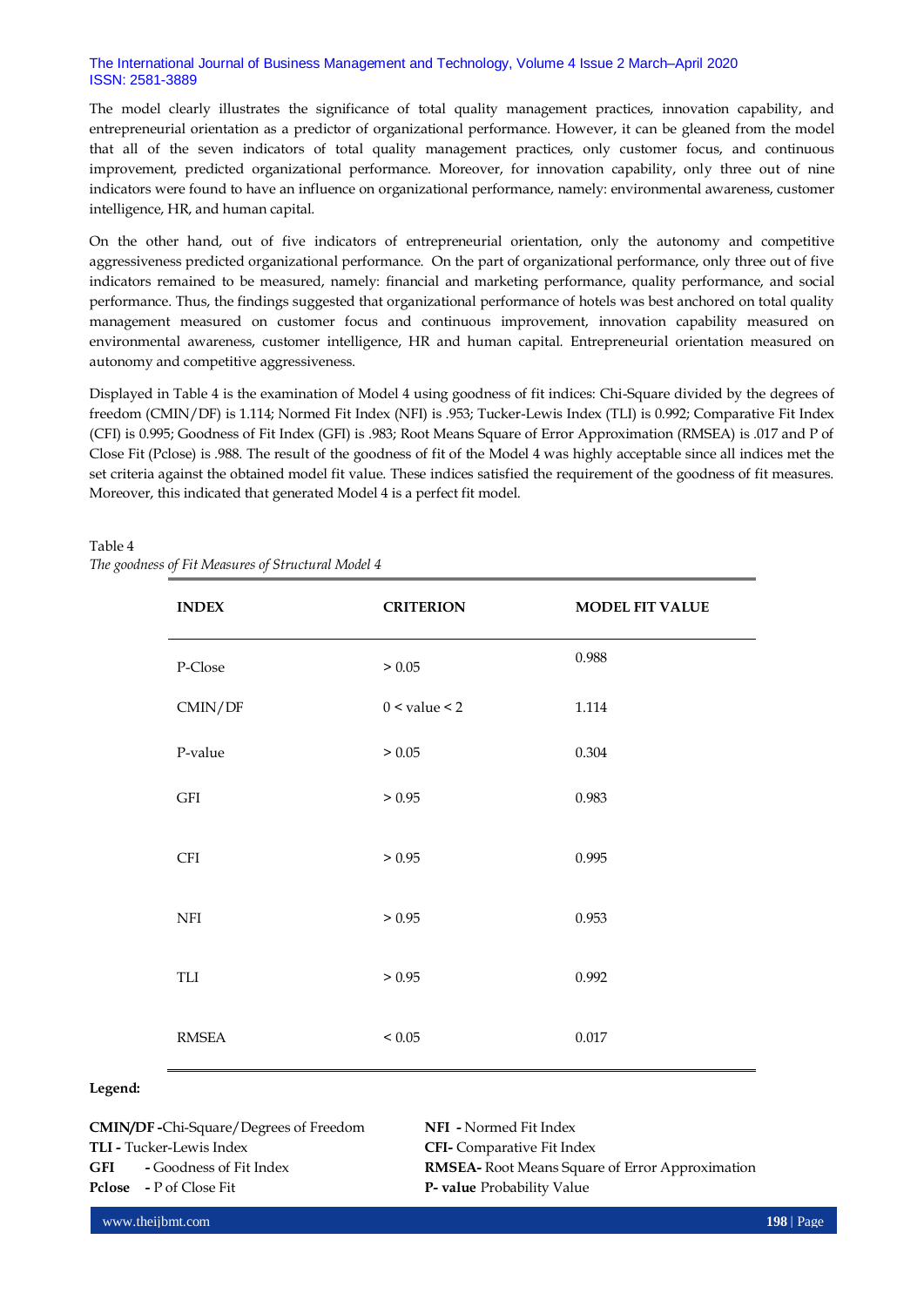In identifying the best fit model, all indices included must consistently fall within the acceptable ranges. Chisquare/degrees of freedom value should be less than 2 with its corresponding p-value greater than 0.05. The root means square error approximation value must be less than 0.05, and its corresponding Pclose value must be higher than 0.05. The other indices such as normed fit index, Tuker-Lewis index, comparative fit index, and the goodness of fit index must all be higher than 0.95.The research question related to the model that best represents the variables as a predictor of organizational performance among hotels, the proposed model sketched in Figure 1, needs to be modified to meet the requirements of the goodness of fit measures. The four models generated in the study were encapsulated in Table 5.

### Table 5

*Summary of Goodness of Fit Measures of the Five Structural Models*

| Model          | <b>CMIN/DF</b><br>$0 <$ value $<$ 2 | P-Value<br>> .05 | <b>NFI</b><br>> .95 | <b>TLI</b><br>> .95 | <b>CFI</b><br>> .95 | <b>GFI</b><br>> .95 | <b>RMSEA</b><br>< .05 | P-Close<br>> .05 |
|----------------|-------------------------------------|------------------|---------------------|---------------------|---------------------|---------------------|-----------------------|------------------|
| $\mathbf{1}$   | 1.416                               | 0.000            | 0.864               | 0.951               | 0.955               | 0.926               | 0.032                 | 1.000            |
| 2              | 1.290                               | 0.020            | 0.912               | 0.974               | 0.978               | 0.958               | 0.027                 | 1.000            |
| 3              | 1.354                               | 0.035            | 0.927               | 0.973               | 0.979               | 0.969               | 0.030                 | 0.987            |
| $\overline{4}$ | 1.114                               | 0.304            | 0.953               | 0.992               | 0.995               | 0.983               | 0.017                 | 0.988            |
|                |                                     |                  |                     |                     |                     |                     |                       |                  |

### **Legend:**

| CMIN/DF - |                          | Chi-Square/Degrees of Freedom | NFI - |            | Normed Fit Index |                                                        |  |
|-----------|--------------------------|-------------------------------|-------|------------|------------------|--------------------------------------------------------|--|
| TLI       | $\overline{\phantom{a}}$ | Tucker-Lewis Index            |       | CFI-       |                  | Comparative Fit Index                                  |  |
| GFI       | $\sim$                   | Goodness of Fit Index         |       |            |                  | <b>RMSEA-</b> Root Means Square of Error Approximation |  |
| Pclose -  |                          | P of Close Fit                |       | P- value - |                  | Probability Value                                      |  |

### **V. CONCLUSION AND RECOMMENDATION**

**Conclusion .**The use of the structural equation model intense the rigor of the study as a result of the analysis goes through the steps of model specification, model estimation, and model analysis. The subsequent conclusions were drawn. The high level of total quality management practices, innovation capability, entrepreneurial orientation, and organizational performance was perceived by the respondents, which suggests that it is oftentimes determined. Overall, all the indications have a significant relationship to organizational performance. Significantly, it is over that model four is that the best match model that predicts organizational performance.The findings of the study confirmed the resourcebased view (RBV) theory, that incontestable that once prime management identifies the strategy or competitive position that best utilizes internal resources and capabilities in relevance external opportunities, the organization will hold many competitive positions. Moreover, these resources and capabilities may be necessary variables in achieving competitive property advantage and a firm's performance (Barney, 1991)

**Recommendations.** The researcher proposed the following recommendations based on the result of the study: The highlevel rating of total quality management practices, innovation capability, entrepreneurial orientation, and organizational performance of hotels implies that there is still a space for improvement by enhancing its implementation and turning these practices to a high level. Hotels can use focused activities to satisfy purchasers. Customers' feedback may be used to work out their necessities so much so that senior executives behave in ways that will reduce the importance of the client. Moreover, the building can promote a work culture that actively supports innovation, and workers receive in-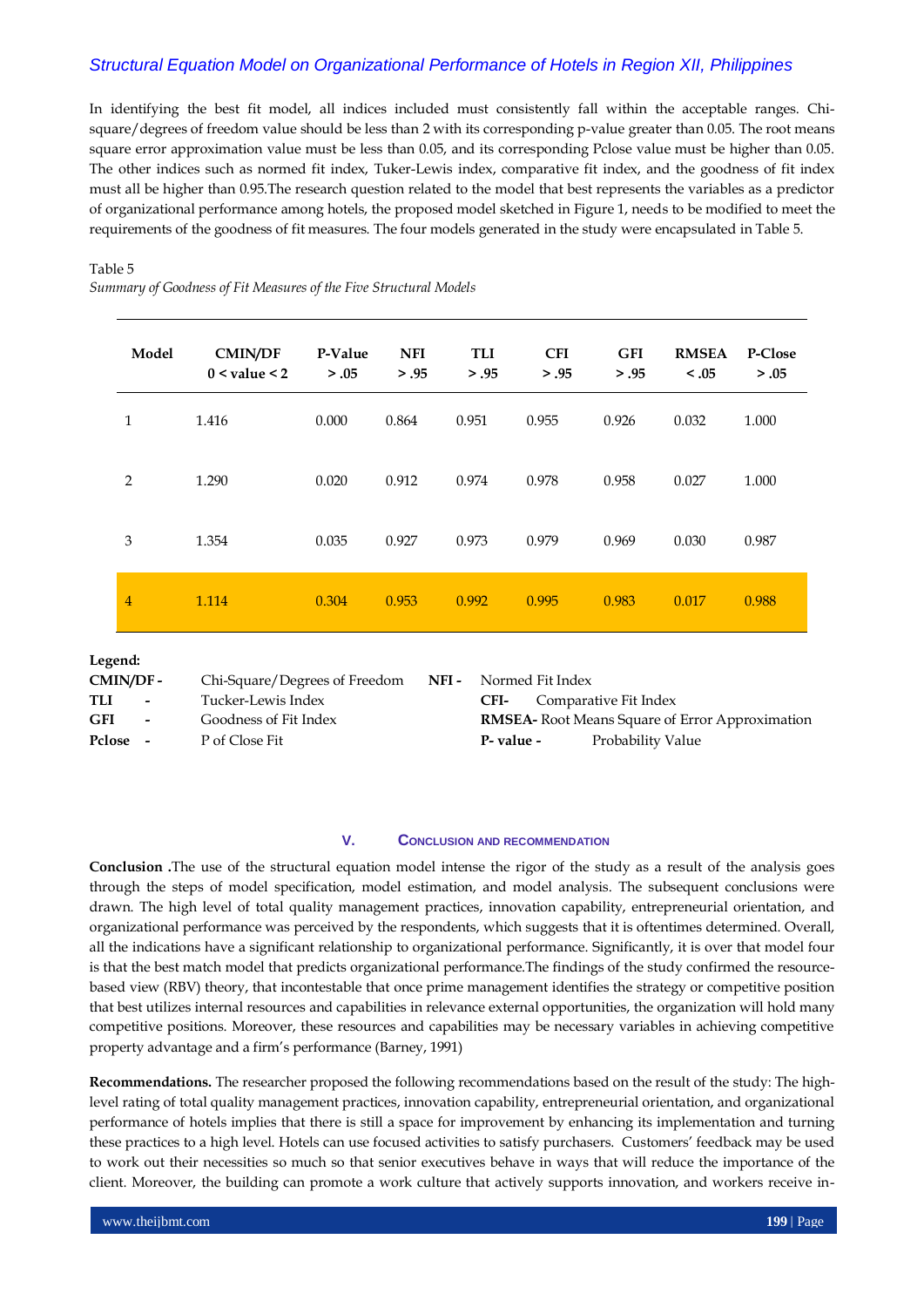depth formal skills coaching in areas that are vital to one's business, aside from the training needed by regulation and have a corporate structure that powerfully supports innovation in each of the areas of activity.The significant relationship of the three variables: total quality management practices, innovation capability, and entrepreneurial orientation to organizational performance counsel that hotels also give these variables further stress as these signify the upper level of those variables. The high level of organizational performance follows. This will be done once hotels offer freedom to staff for deciding their method of doing their work while not looking at the manager's direction. Also, the staff plays a significant role in distinctive in choosing entrepreneurial opportunities instead of prime management groups. The workers will decide what business opportunities to pursue. People as well the team will pursue business opportunities without taking approval from their manager. The highest managers of the organization believe that the workers may add to high productivity if they decide their target and once the employees have full authority and responsibility to act alone for the most sincere interests of the business.The best fit model showing total quality management practices, innovation capability, and entrepreneurial orientation as predictors of organizational performance indicate that these variables will be of prime worth in achieving high organizational performance. It will be materialized as hotels strive to adopt "undo-the-competitors" posture at the time of competition, specialize in the client necessities; takes a daring and aggressive approach once competition, and intensely compete within building the business.

#### **Acknowledgements**

The researcher would like to extend his sincere gratitude to the following persons whose time and assistance have contributed much in the completion of this academic journey. To the researcher's family, for there never ending moral support and financial assistance for the completion of the study. To the researcher's SHEIs Mindanao Polytechnic College, for there never ending moral support and all available assistance for the completion of the study. To the Commission on Higher Education, for the scholarship granted to the researcher, the never ending moral support and all available assistance for the completion of the study. To Dr. Ma. Joycelyn F. Banlasan, for the patience, guidance and for the useful and scholarly suggestions on this dissertation. Dr. Vicente S. Montaño, the chairperson, panel members, Dr. Joel B. Tan, Dr. Myrna S. Viado, Dr. Stilo Floyd M. Schneider and Dr. Gaudencio G. Abellanosa for their valuable feedbacks. Dr. Eugenio S. Guhao Jr., his statistician and Dr. Ana Helena R. Lovitos, his grammarian for giving him all the help and guidance. To his Classmates and friends, the University of Mindanao Professional Schools Staff who extended their assistance. Above all to Allah, the almighty who has given the researcher the courage and will to move on despite of the trials, challenges that the researchers has gone through to make the study a reality.

### **REFERENCES**

**[1] Hosseinpour, A., Hajizadeh, F., Shariati, S. M. M., Rokhideh, R., & Karimi, M. (2013). E-readiness assessment and its models.** *Oman Chapter of Arabian Journal of Business and Management Review,* **34(982), 1-5.**

**[2] Baloglu, S., Erdem, M., Brewer, P., Mayer, K., & Sainaghi, R. (2010). Hotel performance: state of the art.**  *International Journal of Contemporary Hospitality Management***.** 

**[3] Gerba, Y. T. & Viswanadham, P. (2016). Performance measurement of small scale enterprises: Review of theoretical and empirical literature.** *International Journal of Applied Research,* **2(3), 531-535.** 

**[4] Ebrahimi, P., Moosavi, S. M., & Chirani, E. (2016). Relationship between leadership styles and organizational performance by considering innovation in manufacturing companies of guilan province.** *ProcediaSocial and Behavioral Sciences***, 230, 351- 358.**

**[5] Abd Aziz, S & Mahmood, R. (2011). The relationship between business model and performance of manufacturing small and medium enterprises in Malaysia.** *African Journal of Business Management***, 5(22), 8918-8932.** 

**[6] Lumpkin, G. & Dess, G. G. (2001). Linking two dimensions of entrepreneurial orientation to firm performance: The moderating role of environment and industry life cycle.** *Journal of business venturing***, 16(5), 429-451.**

**[7] Demirbag, M., Tatoglu, E., Tekinkus, M., & Zaim, S. (2006). An analysis of the relationship between TQM implementation and organizational performance: evidence from Turkish SMEs.** *Journal of Manufacturing TechnologyManagement***,17(6),829-847.** 

**[8] Feng, J., Prajogo, D.I., Sohal A.S. (2006). The Impact of TQM Practices on Performance A Comparative Study between Australian and Singaporean Organizations,** *European Journal of Innovation Management***, 9 (3), 269-278.**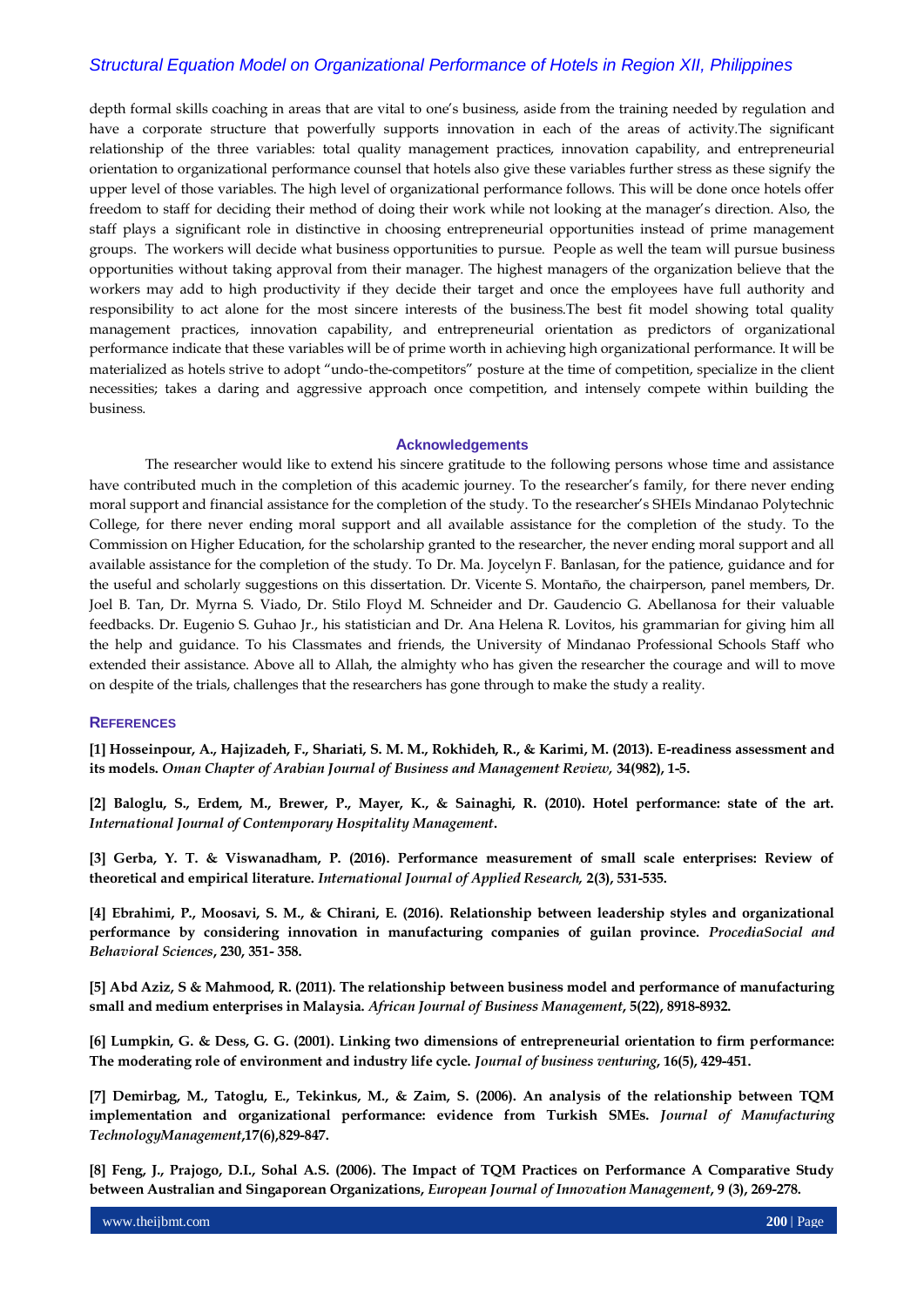**[9] Arumugam, V.,Ooi, K. B., & Fong, T. C. (2008). TQM practices and quality management performance: An investigation of their relationship using data from ISO 9001: 2000 firms in Malaysia.** *The TQM Journal***, 20(6), 636-650.**

**[10] Gautam, M., Tiwari, A., Fartyal, G., Singh, S., & Arya, K. S. (2016). An impact of learning, entrepreneurial and market orientation on innovation competencies.** *International Journal of Management,* **7(1).**

**[11] Balan, P.& Lindsay,N. J.(2010).** *Innovation capability, entrepreneurial orientation and performance in Australian hotels: An empirical study. Gold Coast, Australia:* **Cooperative Research Centre for Sustainable Tourism.**

**[12] Jogaratnam, G., & Ching-Yick Tse, E. (2006). Entrepreneurial orientation and the structuring of organizations: performance evidence from the Asian hotel industry. International** *Journal of Contemporary Hospitality Management,* **18(6), 454-468.**

**[13] Brah, S. A., Wong, J. L., & Rao, B. M. (2000). TQM and Business Performance in the Service Sector: A Singapore Study.** *International Journal of Operations & Production Management,* **20(11), 1293-1312**

**[14] Wang, C. H., Chen, K. Y., & Chen, S. C. (2012). Total quality management, market orientation and hotel performance: The moderating effects of external environmental factors.** *International Journal of Hospitality Management,* **31(1), 119-129.**

**[15] Marco-Lajara, B., Zaragoza-Sáez, P. D. C., Claver-Cortés, E., & Úbeda-García, M. (2018). Hotel performance and knowledge sources in Spanish tourism districts.** *Current Issues in Tourism***, 21(17),**

**[16] Benavides-Velasco, C. A., Quintana-García, C., & Marchante-Lara, M. (2014). Total quality management, corporate social responsibility and performance in the hotel industry. International Journal of Hospitality Management, 41, 77-87.**

**[17] Liao, S.H., Chang, W.J. and Wu, C.C. (2010), Exploring TQM-Innovation relationship in continuing education: a system architecture and propositions Total Quality Management & Business Excellence, Vol. 21, pp. 1121-1139.**

**[18] Tari, J. J., Molina, F. J., & Castejon, L. J. (2006). The Relationship between Quality Management Practices and Their Effects on Quality Outcomes.** *European Journal of Operational Research***, 483–501.**

**[19] Calabrese, A. & Corbò, M. (2014), Design and blueprinting for total quality management implementation in service organisations,** *Total Quality Management & Business Excellence,* **pp. 1-14.**

**[20] Cole, R.E., Matsumiya, T., 2007. Too much of a good thing? Quality as an impediment to innovation. Calif. Manag. Rev. 50 (1), 77–93.** 

**[21] Hassan, M. U., Nawaz, M. S., Shaukat, S., & Hassan, S. (2014). An empirical assessment of TQM dimensions and their relationship with firm performance: evidence from the textile sector of Pakistan.** *World Applied Sciences Journal,* **30(6), 696-705.**

**[22] Martínez-Román, J. A., Gamero, J., & Tamayo, J. A. (2011). Analysis of innovation in SMEs using an innovative capability-based non-linear model: A study in the province of Seville (Spain).** *Technovation***, 31(9), 459-475.**

**[23] Romijn, H., & Albaladejo, M. (2002). Determinants of innovation capability in small electronics and software firms in southeast England.** *Research policy***, 31(7), 1053-1067.**

**[24] Jiménez-Jiménez, D., & Sanz-Valle, R. (2011). Innovation, organizational learning, and performance.** *Journal of business research***,** *64***(4), 408-417**

**[25] Covin, J. G & Lumpkin, G. T. (2011). Entrepreneurial orientation theory and research: Reflections on a needed construct.** *Entrepreneurship theory and practice,* **35(5), 855-872.**

**[26] Rauch, A., Wiklund, J., Lumpkin, G. T., & Frese, M. (2009). Entrepreneurial orientation and business performance: An assessment of past research and suggestions for the future.** *Entrepreneurship theory and practice,*

**[27] Brouthers, K. D., Nakos, G., & Dimitratos, P. (2015).** *SME entrepreneurial orientation, international performance, and the moderating role of strategic alliances. Entrepreneurship Theory and Practice,* **39(5), 1161-1187.**

www.theijbmt.com **201** | Page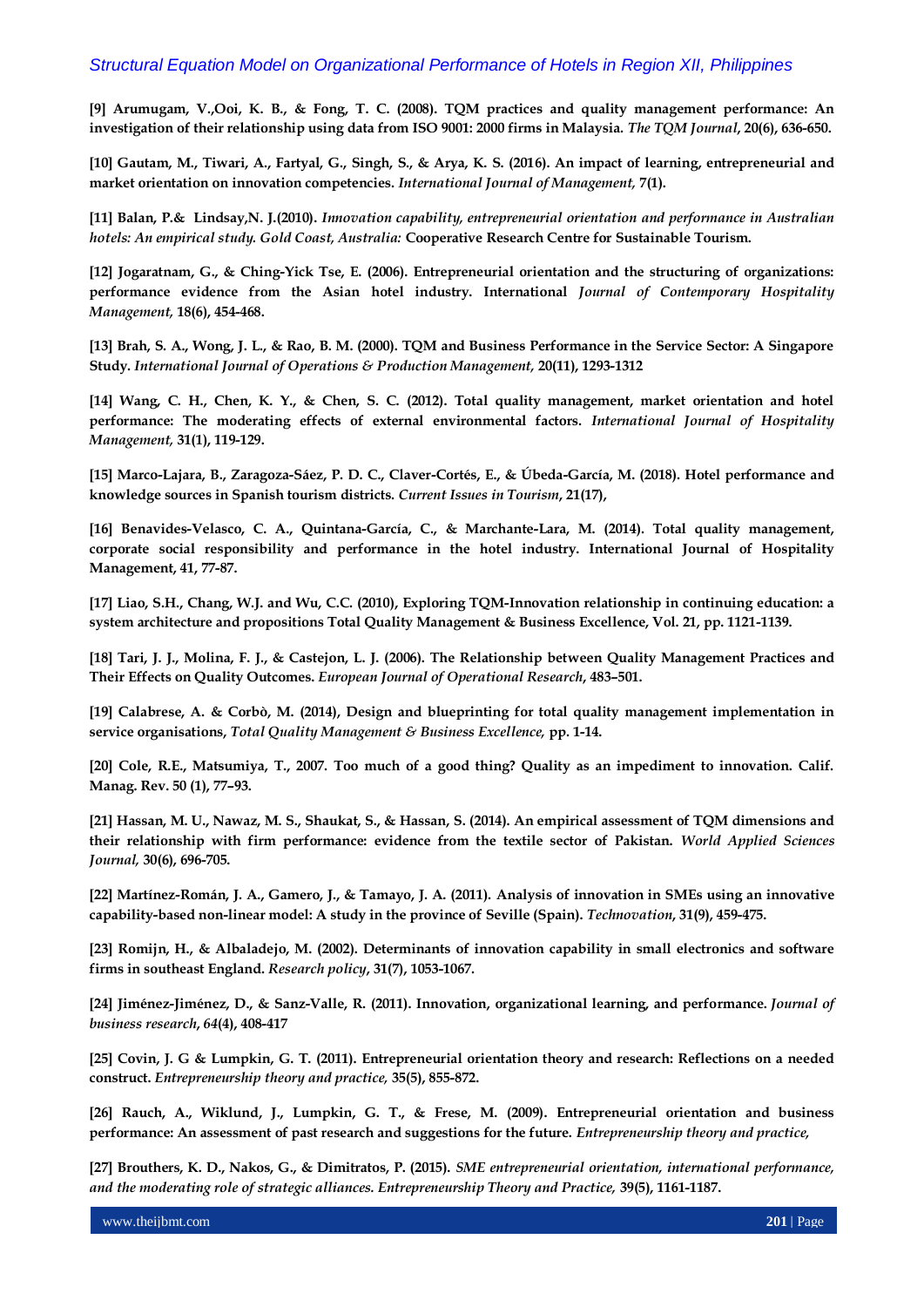**[28] Ellis, P. D. (2007). Distance, dependence and diversity of markets: effects on market orientation.** *Journal of International Business Studies***, 38(3), 374-386.**

**[29] Swierczek, F. W., & Ha, T. T. (2003). Entrepreneurial orientation, uncertainty avoidance and firm performance: an analysis of Thai and Vietnamese SMEs.** *The International Journal of Entrepreneurship and Innovation***, 4(1), 46-58.**

**[30] Jalali, A., Jaafar, M., & Ramayah, T. (2014). Entrepreneurial orientation and performance: the interaction effect of customer capital.** *World Journal of Entrepreneurship, Management and Sustainable Development,* **10(1), 48-68.**

**[31] Gupta, V. K., & Dutta, D. K. (2018). The rich legacy of Covin and Slevin (1989) and Lumpkin and Dess (1996): A constructive critical analysis of their deep impact on entrepreneurial orientation research.** *In Foundational Research in Entrepreneurship Studies* **(pp. 155-177). Palgrave Macmillan, Cham.**

**[32] Barney, J. (1991). Firm resources and sustained competitive advantage.** *JournalofManagement***,17(1), 99-120.doi: 10.1177/014920639101700108** 

**[33] Hooley, G., Greenley, G., Fahy, J., & Cadogan, J. (2001). Market-focused resources, competitive positioning and firm performance.** *Journal of Marketing Management,* **17(5-6), 503-520.** 

**[34] Wang, Z., Wang, N., & Liang, H. (2014). Knowledge sharing, intellectual capital and firm performance***. Management decision***, 52(2), 230-258.**

**[35] Jaafreh, A. B., & Al-abedallat, A. Z. (2013). The effect of quality management practices on organizational performance in Jordan: An empirical study.** *International Journal of Financial Research***, 4(1), 93.** 

**[36] Nguyen, M. H., Phan, A. C., & Matsui, Y. (2018).** *Contribution of quality 110 management practices to sustainability performance of Vietnamese firms. Sustainability***, 10(2), 375.**

**[37] Fainshmidt, S., Pezeshkan, A., Lance Frazier, M., Nair, A., & Markowski, E. (2016). Dynamic capabilities and organizational performance: a meta**‐ **analytic evaluation and extension.** *Journal of Management Studies***, 53(8), 1348- 1380.**

**[38] Rajapathirana, R. J., & Hui, Y. (2018). Relationship between innovation capability, innovation type, and firm performance.** *Journal of Innovation & Knowledge,* **3(1), 44-55.**

**[39] Gruber-Muecke, T., & Hofer, K. M. (2015). Market orientation, entrepreneurial orientation and performance in emerging markets.** *International Journal of Emerging Markets,* **10(3), 560-571.**

**[40] Shan, P., Song, M., & Ju, X. (2016). Entrepreneurial orientation and performance: Is innovation speed a missing link?.** *Journal of Business* **Research, 69(2), 683-690.**

**[41] Al-Dhaafri, H. S., Al-Swidi, A. K., & Yusoff, R. Z. B. (2016). The mediating role of total quality management between the entrepreneurial orientation and the organizational performance.** *The TQM Journal***, 28(1), 89-111.**

**[42] Gautam, M., Tiwari, A., Fartyal, G., Singh, S., & Arya, K. S. (2016). An impact of learning, entrepreneurial and market orientation on innovation competencies.** *International Journal of Management,* **7(1).**

**[43] Stein,C.M., Nock,N.L., & Morris, N.J.(2012).Structural equation modelling. Statistical Human Genetics. New York:** *Springer.*

**[44] Harris,M.M., & Schaubroeck, J.(1990). Conformatory modeling in organizational behavior/human resources management:***Issues and applications.Journal of Management,* **16(2),337-360.** 

**[45] Bagozzi, R.P. & Yi,Y. (2012).Specification, evaluation, and interpretation of 101 structural equation models.**  *Journal of the Academy of Marketing Science,* **40(1),8-34**

**[46] Yuan, K., Wu, R., & Bentler, P. M. (2011). Ridge structural equation modeling with correlation matrices for ordinal and continuous data.** *British Journal of Mathematical and Statistical Psychology***, 64, 107–133.**